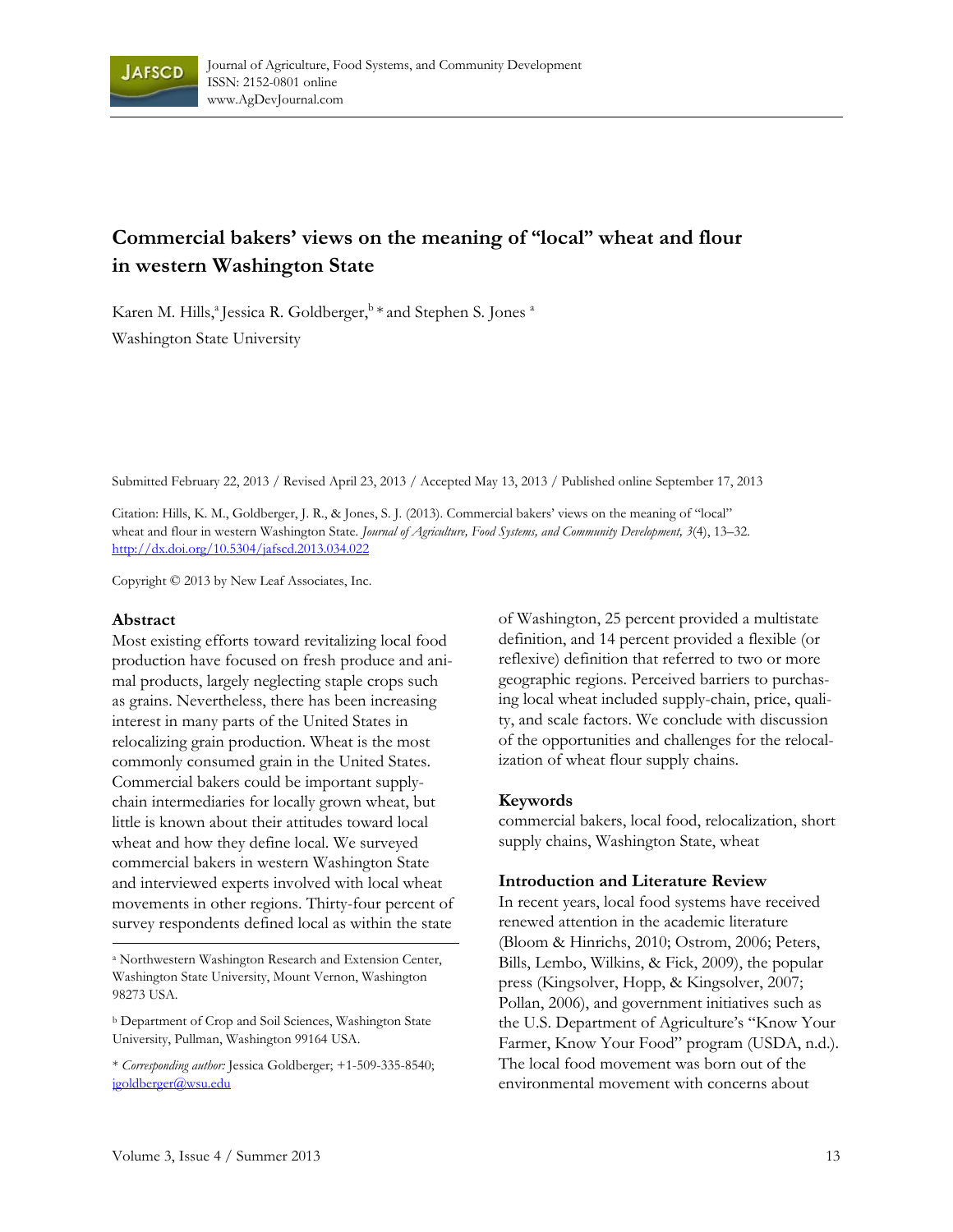"food miles" and the long-distance transport of food (Pirog & Rasmussen, 2008); the community food security movement with concerns about access to healthy, affordable food (Feenstra, 1997); and as a response to the conventionalization of organic agriculture (Fonte, 2008). The local food movement emphasizes supporting local farmers and encouraging consumers to understand the origin of their food (Ilbery & Maye, 2005). The benefits attributed to local food fall into several categories: economic (e.g., jobs in production, processing, and distribution), environmental (e.g., decreased food miles), and social (e.g., increased accountability of agricultural enterprises to local communities).

 While various authors have sought to define local foods (Dunne, Chambers, Giombolini, & Schlegel, 2010; Giovannucci, Barham, & Pirog, 2010; Ostrom, 2006; Pirog & Rasmussen, 2008; Selfa & Qazi, 2005), there is a shortage of literature on how "local" is defined in the context of staple crops such as wheat. This study aims to better understand the definition of local wheat from the perspective of commercial bakers, who are important supply-chain intermediaries. Through a mail survey of commercial bakers in western Washington, our goal was to learn how commercial bakers define local in the context of purchasing wheat and flour for their bakeries, and to understand what they perceive as barriers to the purchase of local wheat. In addition, we conducted telephone interviews with three knowledgeable individuals involved in wheat relocalization in other parts of the U.S. to add perspectives from other regions. While our survey results may not be generalizable to other areas, they can inform grain relocalization efforts by revealing the inherent challenges and opportunities in connecting staple crop (e.g., wheat) producers, supply-chain intermediaries (e.g., processors and bakers), and consumers. In addition, our study contributes to the nascent literatures on the relocalization of staple crops and the perspectives of supply-chain intermediaries.

### *Definition of Local*

Local is one of many attributes that can be attached to a food product to communicate value to consumers. For these attributes to be trusted by consumers, it is helpful to have agreed-upon definitions. The concept of local food has been criticized for its lack of a firm definition (DeLind, 2011; Ostrom, 2006; Schnell, 2013; Tregear, 2011). Third-party certifiers do not set the definition nor regulate the use of the term "local" on U.S. food product labels. Some popular definitions that have been proposed include those based on political boundaries (e.g., within a particular state), distance (e.g., 100 miles [161 km]), or bioregion (Martinez et al., 2010). Pirog and Rasmussen (2008) found that most consumers in the West (13-state region) considered local to be within a 100-mile (161-km) radius. In the 2008 Food, Conservation, and Energy Act, the U.S. Congress defined the total distance that a product can be transported and still be considered a locally or regionally produced agricultural food product as "less than 400 miles [644 km] from its origin, or within the state in which it is produced." In a study of food retailers' definition of local, Dunne et al. (2010) found that definitions of local varied widely and were neither strict nor tightly regulated. Further discussion of the definition of local can be found in Giovannucci et al. (2010) and Martinez et al. (2010).

*Complicating Factors in the Definition of Local*  Local food has inherent complexities that make it difficult to define the term. In the case of plantbased foods, definitions of "local" may depend on whether the crop is grown in one's region, and on the existence of infrastructure and supply chains to make the identity-preserved local crop available. What qualifies as local for one type of food crop may not be the same for another type of food crop. For example, a consumer in Washington may consider California avocados to be local, but expect that apples advertised as local come from within the state or even within the county.

 The idea of "flexible" or "reflexive" localism was introduced by Morris and Buller (2003) and refers to an elastic definition of local depending on the ability to source supplies within a short distance or further away (Ilbery and Maye, 2006). Flexible localism can also exist in terms of producers marketing products. Drawing on Washington survey data, Qazi and Selfa (2005) found that 66 percent of producers in heavily populated King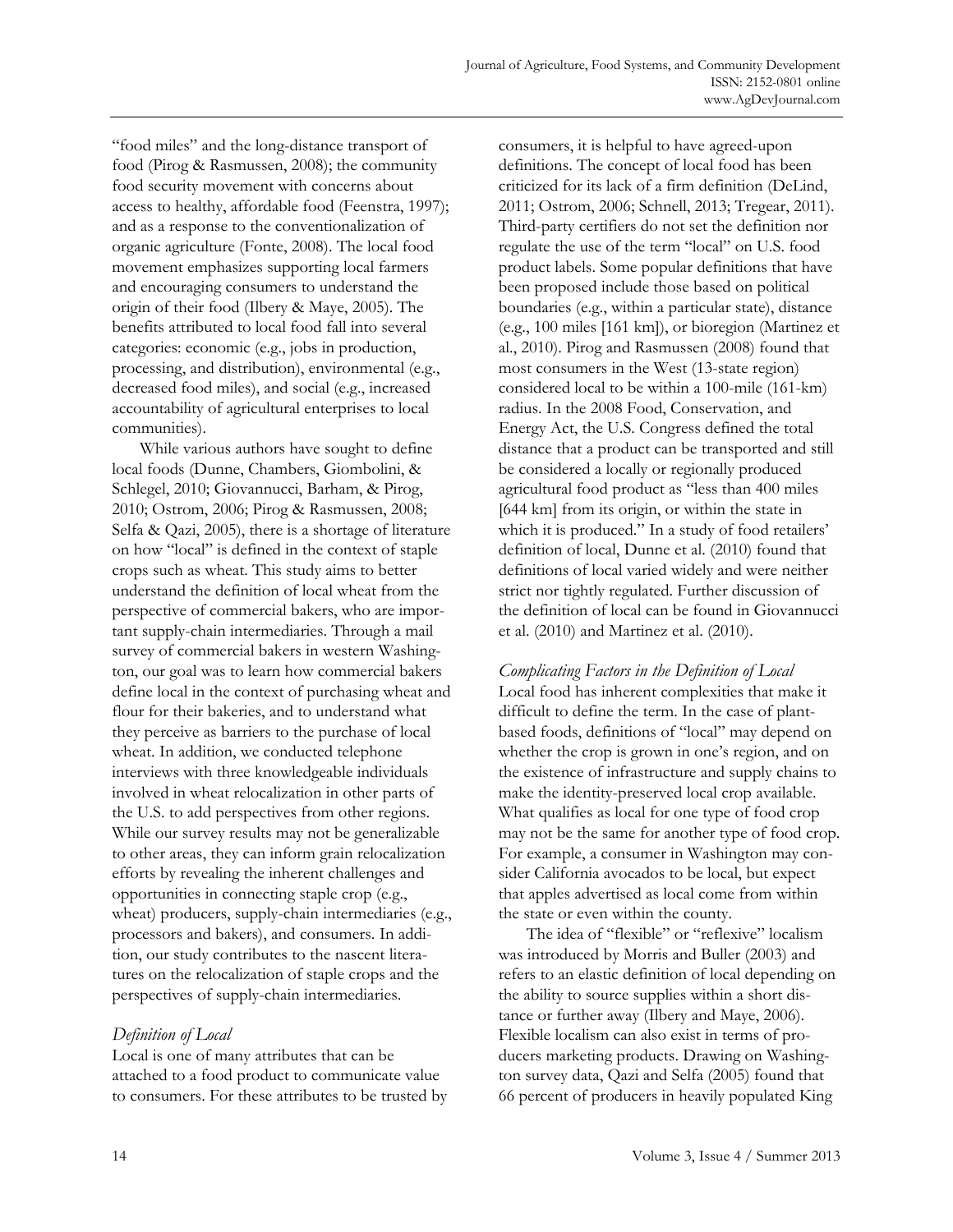County, compared with 20 percent of producers in sparsely populated Grant County, defined their local market to be their own or surrounding counties.

 Flexible localism implies that the emphasis on local food provisioning is a means to an end, rather than an end in itself. Ilbery and Maye (2006) note that flexible localism reflects the inherent complexities of food systems and acknowledge that the distinction between local/alternative and global/ conventional may obscure the hybrid nature of many food supply chains that involve both local and global food products. Embeddedness — the goal of local — has more to do with community, economy, and social relations resulting from the food system than with a set definition based on factors such as political boundaries or distance.

 When local foods are expanded beyond whole foods and into processed and multi-ingredient products, the idea of local is further complicated. What percentage of the ingredients must be local for the product to be considered local? Is local based on where products are grown (or raised) or where they are processed? Even more questions arise when considering the involvement of multinational corporations in marketing of local food. Frito-Lay advertised the use of local ingredients in the states where the company sources potatoes for Lay's potato chips (Severson, 2009). Walmart is reaching out to local farm suppliers to satisfy customer demand for local produce (Cantrell & Lewis, 2010). To the most dedicated believers, supporting locally grown food is "part of a broad philosophical viewpoint that eschews large farming operations, the heavy use of chemicals and raising animals in confined areas" (Severson, 2009, p. D1). Often part of this viewpoint includes keeping dollars in the local economy by supporting locally owned stores rather than multinational corporations.

### *Grains as Local Food*

Much of the attention in local food systems has been focused on produce and animal products, with very little attention paid to staple crops such as grains. Staple crops are those crops that provide a majority of calories in human diets and are also critical as livestock feed. Wheat is one of the most

important staple crops, providing 19 percent of human calories worldwide (Mitchell & Mielke, 2005). Wheat is the world's largest crop by production area and second largest crop by quantity produced (USDA–Foreign Agricultural Service, 2011). In 2009, U.S. annual per capita consumption of wheat flour products was 134 lb (61 kg), or 69 percent of total flour and cereal products (USDA– Economic Research Service, 2009), making wheat the most important staple crop in the United States.

 Wheat is considered a "commodity crop," meaning that it is essentially interchangeable on the market. The price paid to the grower is determined by a board of exchange, which represents "one of the largest, most impersonal of systems shaping our relationship to food. Although it is *almost* completely divorced from real grain, its influence is seen well beyond the trading floor — on the farm and in the grocery store, and all over the world" (Kavage, n.d., "The Details: The Point," para. 1). Movements aimed at food system reform have problematized food's treatment as a simple commodity and have called for "decommodifying food" (McClintock, 2010).

 Commodity agriculture, which involves the production of staple crops such as wheat, corn, and soybeans, is often viewed as antithetical to sustainable agriculture by sustainable agriculture advocates (Lyson, 2004). The system of commodity agriculture is often blamed for the abundance of cheap processed food in the U.S. and the epidemics of obesity and diabetes (Carolan, 2011). Food deserts are defined, in part, by a shortage of fresh fruits and vegetables (Ver Ploeg et al., 2009) rather than by a shortage of wheat-based carbohydrates (though it could be argued that most food deserts have a shortage of whole-grain options). Despite these issues, staple crops such as wheat still play an important role in food systems in general and sustainable agricultural systems as food, feed, and malt.

 Grains are fundamentally different from the produce and animal products that currently dominate the local food market. Wheat shares many qualities with other grains and staple crops and thus many of the same issues in terms of its place in a local food system. Over the past two genera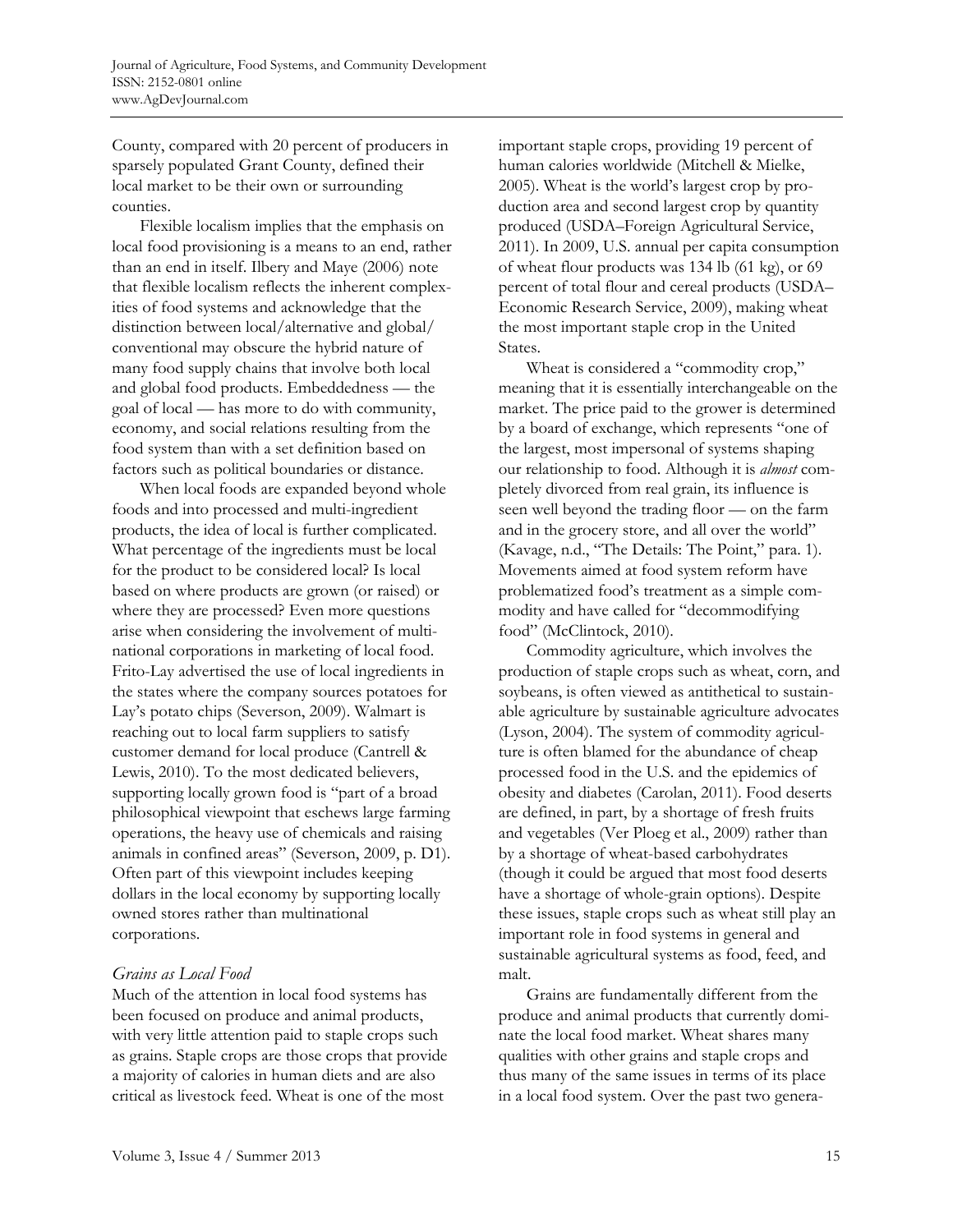tions, consolidation within the grain industry has resulted in a dismantling of grain production and processing infrastructure in many communities that once produced much of their own grain (Hefferman, Hendrickson, & Gronski, 1999; Hergescheimer & Wittman, 2012; Hills, Corbin, & Jones, 2011). With concern about food security and the vulnerabilities inherent in our modern food system (Hanus, 2010), staple crops such as wheat may play an increasingly important role in relocalization efforts, as communities attempt to reestablish the infrastructure necessary for local food systems. The relocalization movement attempts to extend sustainability to the entire supply chain, including processing, packaging, and transport (Fonte, 2008).

 The perspectives of producers and consumers have been a popular subject of study in research on local food systems, but the importance of supplychain intermediaries is a topic that has been less frequently explored in the literature on local food systems. A better understanding of the perspectives of supply-chain intermediaries has the potential to reveal the barriers and opportunities for connecting consumers with local food resources (Dunne et al., 2010; Feenstra, 1997). A USDA study that analyzed 2008 Agricultural Research Marketing Service data found that most sales of local food occur through intermediated marketing channels such as regional distributors and grocery stores, restaurants, and other local retailers (Low & Vogel, 2011). In 2008, at least 60 percent of the value of local foods reached consumers through intermediated channels (distributor, grocery, restaurant) (Low & Vogel, 2011).

 Existing literature on the perspectives of supply-chain intermediaries includes several studies of direct sales to restaurants, schools, and other institutions. In a USDA rural development report, Painter (2008) reviews existing farm-to-school programs and farmer-chef collaboratives as methods for marketing differentiated farm products. Starr, Card, Bnepe, Auld, Lamm, Smith, and Wilken (2003) examine the connections between local (produce) farmers and restaurants and institutions in Colorado. Inwood, Sharp, Moore, and Stinner (2009) look at the characteristics of early adopters, motivations for using

local foods, and barriers to adoption of local food use by Ohio chefs. Vogt and Kaiser (2008) found in their review of 19 studies of farm-to-institution and farm-to-school linkages that institutional support was needed to transition to this method of purchasing. This literature points to lack of infrastructure and financial support for processing and central distribution as the most important barriers in the creation of local food connections. As with most literature on local food, these papers do not mention local grain.

 Despite the lack of literature in relation to local food systems, supply-chain intermediaries are especially important with a food such as wheat, which typically involves more processing, blending, and other intermediary activities than many other foods. A key difference in local grain systems (as opposed to commodity markets) is that generally the identity of the grain is preserved through processing and distribution, so that information about who grew the grain and where it was grown is available to the consumer. While wheat is an ingredient in many different products, much of the anecdotal interest on the purchasing side of local wheat has involved small-scale, artisan bakers (Hills et al., 2011).

## *Bakers as Potentially Important Intermediaries in Local Wheat Value Chains*

Since the 1970s there has been growing interest in a return to "artisan" bread made without stabilizers, dough conditioners, and preservatives (Suas, 2009). Artisan baking has come to stand for a "commitment to production methods that employ traditional skills distinct from the highly controlled and automated production systems of the factory bakery" (Bassetti & Galton, 1998, p. 20). Rather than sharing a shape, ingredients, or style, artisan breads' common element is that they were "touched by the hand, assessed by the eye and subject to the baker's judgment at every step" (Bassetti & Galton, 1998, p. 20). John Yamin, CEO of La Brea Bakery (a bakery chain based in southern California), estimates that artisan bread accounts for 13 percent of the bread market measured in dollars. He attributes this to a greater awareness among customers of the quality of the food they consume (Whitaker, 2007).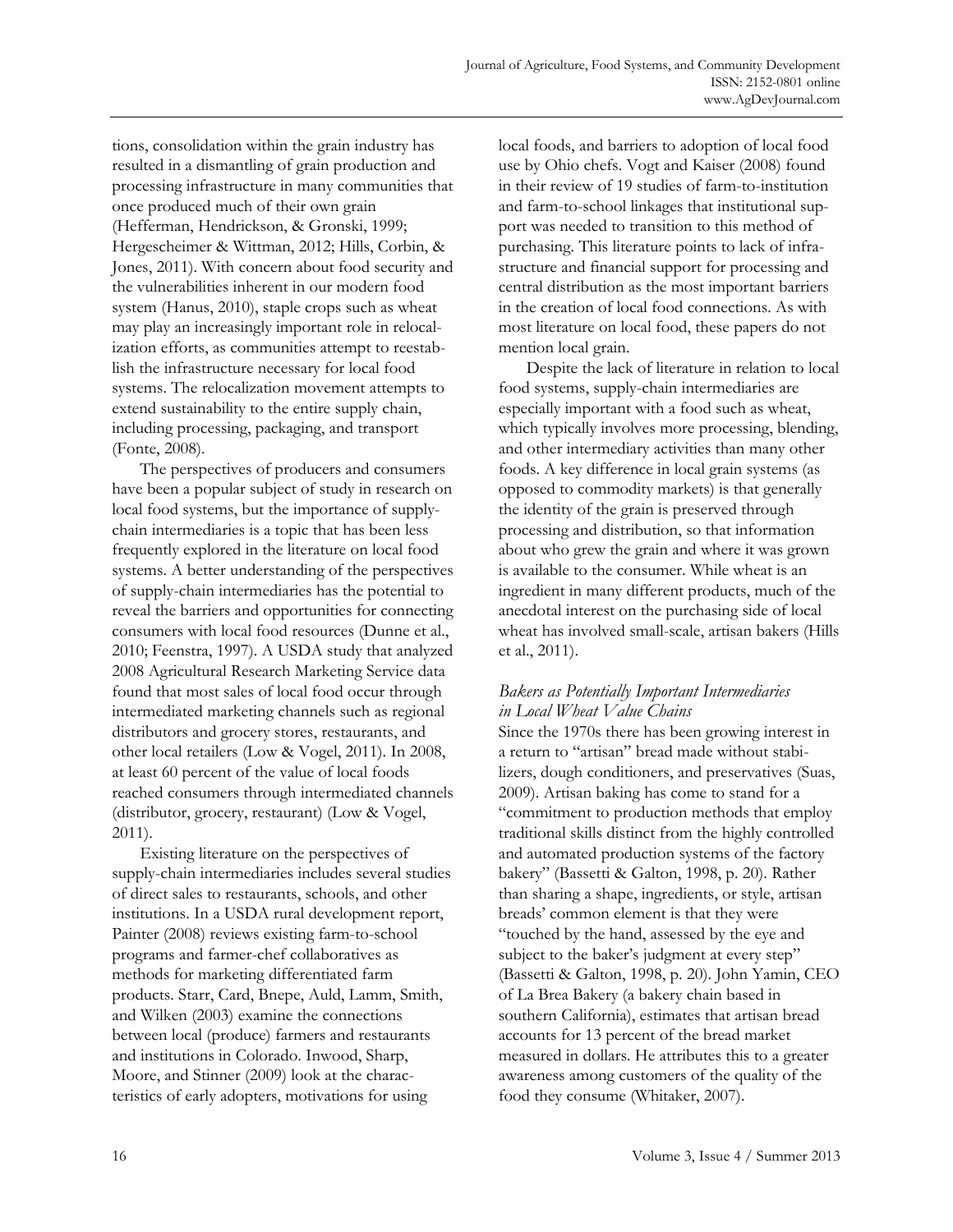Commercial and artisanal bakers are the focus of our project because they have the potential to get locally grown wheat to the consumer while preserving the "story" of the wheat. Commercial bakers have a unique perspective on the possibilities of using local wheat because of their position in the supply chain between processors and consumers. They are also closer than their customers to the wheat and, consequently, may have a greater interest in the wheat's origin. A bakery consultant at Great Harvest Franchising, Inc. (Dillon, Montana), said consumers are increasingly looking for locally produced baked products made from sustainable products (Thilmany, 2010).

 While extensive literature exists on the definition of local food (see, e.g., Dunne et al., 2010; Givoanucci et al., 2010; Pirog & Rasmussen, 2008), there is a lack of available research on what local means with respect to staple crops such as wheat and how it is defined by commercial bakers, who are important supply-chain intermediaries in the case of wheat and flour. One exception to this is a study of social relations among organic cereal and bread producers, processors, and marketers in Austria, in which Milestad, Bartel-Kratochvil, Leitner, and Axmann (2010) described a pragmatic definition of local based on the availability of products locally and the location of potential consumers. It was not clear whether these results would be relevant for western Washington or other regions of the U.S. and across organic and conventional supply chains. We aim to address this gap in the literature with the research outlined below, which focuses on the definition of local by commercial bakers in western Washington State.

### *Western Washington*

In 2008, Washington produced US\$745 million worth of wheat (Brady and Taylor, 2011), 85 percent of which is exported internationally (Washington Grain Alliance, 2010). The Cascade Mountains divide the state into two distinct bioregions, with the majority of the wheat produced in the eastern part of the state and the majority of the population residing in the western part. Eastern Washington has some of the greatest production of commodity wheat in the nation, produced for an export-driven market and moved through a wellestablished network facilitating the transport of commodity wheat. While western Washington is more commonly known for the production of horticultural crops such as berries, tulips, and vegetables, wheat is an important rotation crop grown to improve soil quality and break disease cycles. Its value as a rotation crop makes wheat worth growing, even if growers do not profit from the wheat. This wheat is usually sold on the commodity market and offers growers very little return; usually the grower is trying to "lose less money" on the wheat crop. This lack of profit is due to the smaller scale of the farms and the higher land values in western compared to eastern Washington, as well as the lack of support programs (e.g., subsidies), which are more available to their larger counterparts in eastern Washington. Because vegetable processors have largely left the area, western Washington growers are left with fewer options for their crop rotation, making it more important for each part of the rotation, including wheat, to generate profit. These growers have used vertical integration and identity preservation to maintain their economic competitiveness in other markets (e.g., potatoes, bulbs, berries). Thus, selling their wheat to nearby metropolitan areas where consumers are concerned with local food and farmland preservation is of great interest to growers (Patzek, 2012). Developing a market for local wheat would benefit growers and make the wheat component of the rotation more profitable.

 Low and Vogel (2011) found that proximity to a metropolitan area, access to farmers' markets and farmland, and location in the coastal regions of the U.S. are drivers of direct-to-consumer sales. This suggests that local food sales have the greatest potential for economic development in specific places and regions of the country. Skagit County in northwestern Washington had over US\$2.5 million in direct-to-consumer sales of farm products in 2007 and is part of a trend of local food production in the Pacific Northwest concentrated in the areas of higher population density, west of the Cascade Mountains. Western Washington has a higher population density than eastern Washington, and has over 424,000 acres (171,586 hectares) acres of farmland (USDA–National Agricultural Statistics Service, 2007). Grains are grown in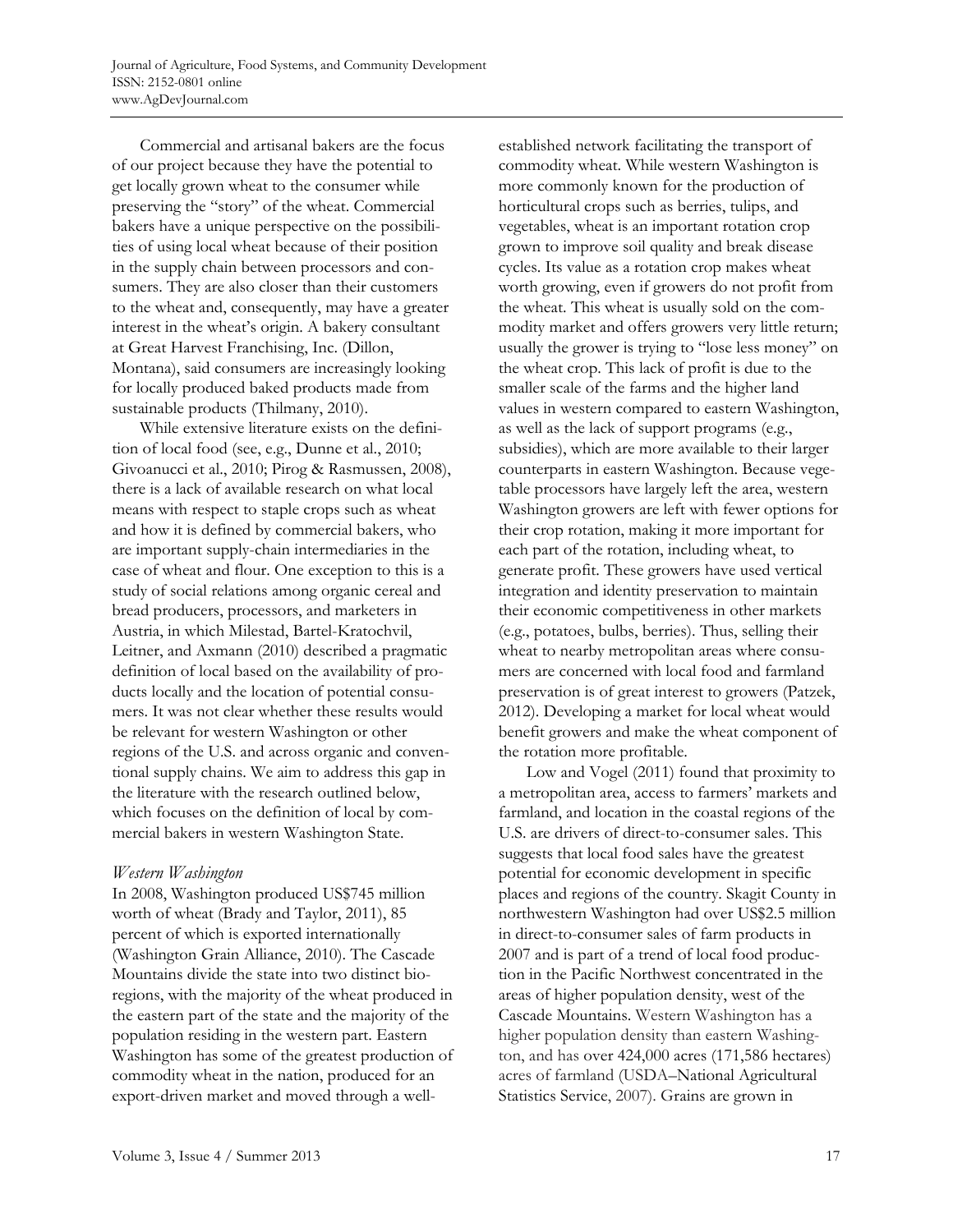rotation with other crops on some western Washington farmland. The density of farmers' markets, which could be used as a proxy for interest in local foods, is quite high west of the Cascade Mountains (see figure 1).

 Western Washington is one of many areas of the country where movements are underway aimed at bringing back the local production of grains for local consumption in areas where they were historically grown and processed (Hills & Jones, 2012). Bakers in Victoria, British Columbia; Mount Vernon, Washington; Athens, Ohio; and Asheville, North Carolina, are connecting with growers to reform parts of the supply chain lost over time to consolidation and industrialization of the wheatmilling sector. The goal is often to shorten the supply chain so growers can receive more of the final product's market share (Appalachian Staple Food Cooperative, n.d.; Hanus, 2010; Hergescheimer & Wittman, 2012; Wolfe, 2011).

 Because western Washington is not far from a large area of commodity wheat production and has some of its own production, there are both challenges and opportunities for relocalization of wheat. Some bakers in western Washington are buying Washington-grown wheat from a company called Shepherd's Grain, a group of no-till wheat farmers in eastern Washington who market their wheat, which is milled by Archer Daniels Midland (ADM), as part of a value chain that includes identity preservation on each bag of flour (Stevenson, 2009). This brings up the question of what is "local enough" for bakers and their customers and, in the case of baked goods, for commercial bakers. Consumers and food-chain intermediaries such as chefs might consider a 100-mile radius as necessary for fruits and vegetables to be considered local; however, it is not clear how perceptions change when considering wheat flour used in a multiingredient product. Food-chain intermediaries





<sup>1</sup> J. Sage, personal communication, 2012.

<sup>2</sup> Compendium of Washington Agriculture, 2011.

Figure 1 is from "Commercial Bakers and the Relocalization of Wheat in Western Washington State," by K. M. Hills, J. R. Goldberger, and S. S. Jones, 2013, *Agriculture and Human Values, 30*(3), 365–378. Copyright 2013 by Springer Science+Business Media B.V. Reprinted with permission.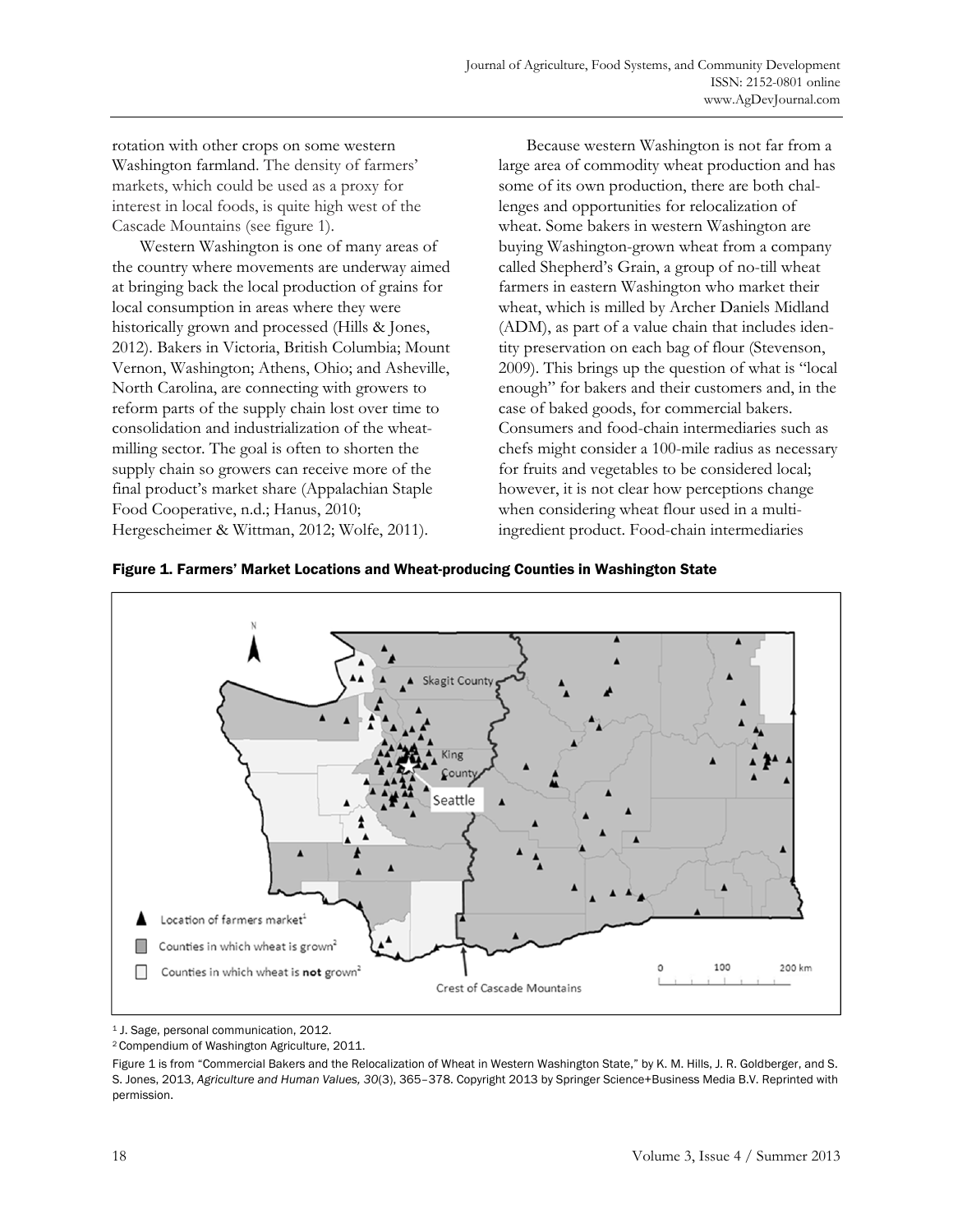represent "control points" of a local food system as decisions they make influence the system (Dunne et al., 2010). Commercial bakers are the intermediary with the most ability to buy local wheat flour in large quantities. Understanding commercial bakers' views of local when it comes to flour purchases will provide new insight into local foods in general and local staple crops in particular.

 The overall goal of this project was to better understand the important complexities associated with the relocalization of a wheat/flour system by examining the practices and perspectives of commercial bakers. The primary questions addressed are:

- How do commercial bakers define "local" in relation to purchasing wheat/flour for their bakeries?
- How do commercial bakers' opinions of local wheat/flour compare to their perceptions of their customers' opinions of local wheat/flour?
- What are commercial bakers' perceptions of their customers' willingness to pay a premium for products made with Washington-grown versus western-Washington-grown wheat?
- What do commercial bakers see as barriers to the development of a local wheat system?

 To address these questions, we surveyed commercial bakers in western Washington. In addition, we conducted interviews with intermediaries (millers or bakers) involved in newly formed wheat relocalization movements to explore grain relocalization efforts in other parts of the country. While the results of this study may not be generalizable to other regions in the U.S. or worldwide, they can inform wheat relocalization efforts by revealing the complexities as well as the inherent challenges and opportunities in relocalizing staple crops.

# **Methods**

### *Survey*

Using a modified Tailored Design Method (Dillman, Smyth, & Christian, 2009), we sent questionnaires to commercial bakers in the 19 Washington counties west of the Cascade Mountains. Defined as a "foodshed" in a recent publication (American Farmland Trust, 2012), the study region was chosen because the majority of Washington's population and thus the majority of bakeries in the state are concentrated in the western part of the state. Grocery store bakeries and large national chain bakeries were not included in our study because we wanted to target bakeries with a greater ability to adjust processes or try new ingredients. We also excluded bakeries that exclusively sell cakes, cupcakes, doughnuts, and/or pies because we assumed their customers might be less attuned to local foods. Names and addresses of bakeries were obtained through a variety of sources, including the Washington State Department of Agriculture's list of licensed food processors, the King County Public Health Department's list of inspected food service establishments, and an email announcement sent by the Bread Bakers Guild of America to its members. We also searched for the word "bakery" in Google Maps. Several professional bakers outside the survey area were consulted during questionnaire development.

 A cover letter and questionnaire were sent to 267 commercial bakers on March 31, 2011. A reminder postcard was sent on April 7, 2011, followed by a final mailing to nonrespondents on April 28, 2011. Individuals responsible for making purchasing decisions for commercial bakeries were instructed to complete the questionnaire. We collected general information on the characteristics of the bakeries, current sourcing of flour, and interest in purchasing flour from *western* Washington. In other questions, respondents were asked about *regionally produced* flour. We intentionally left "regionally produced" undefined because we wanted to allow respondents to reflexively define the term rather than rely on a single definition provided by us. Seventy-three eligible bakers responded to the survey (33 percent response rate). We did not contact nonrespondents to find out why they had not participated in the study. However, we found that response rates varied by county. Response rates were 60 percent or greater for five counties (Clallam, Grays Harbor, Island, Pierce, and San Juan) and less than 25 percent for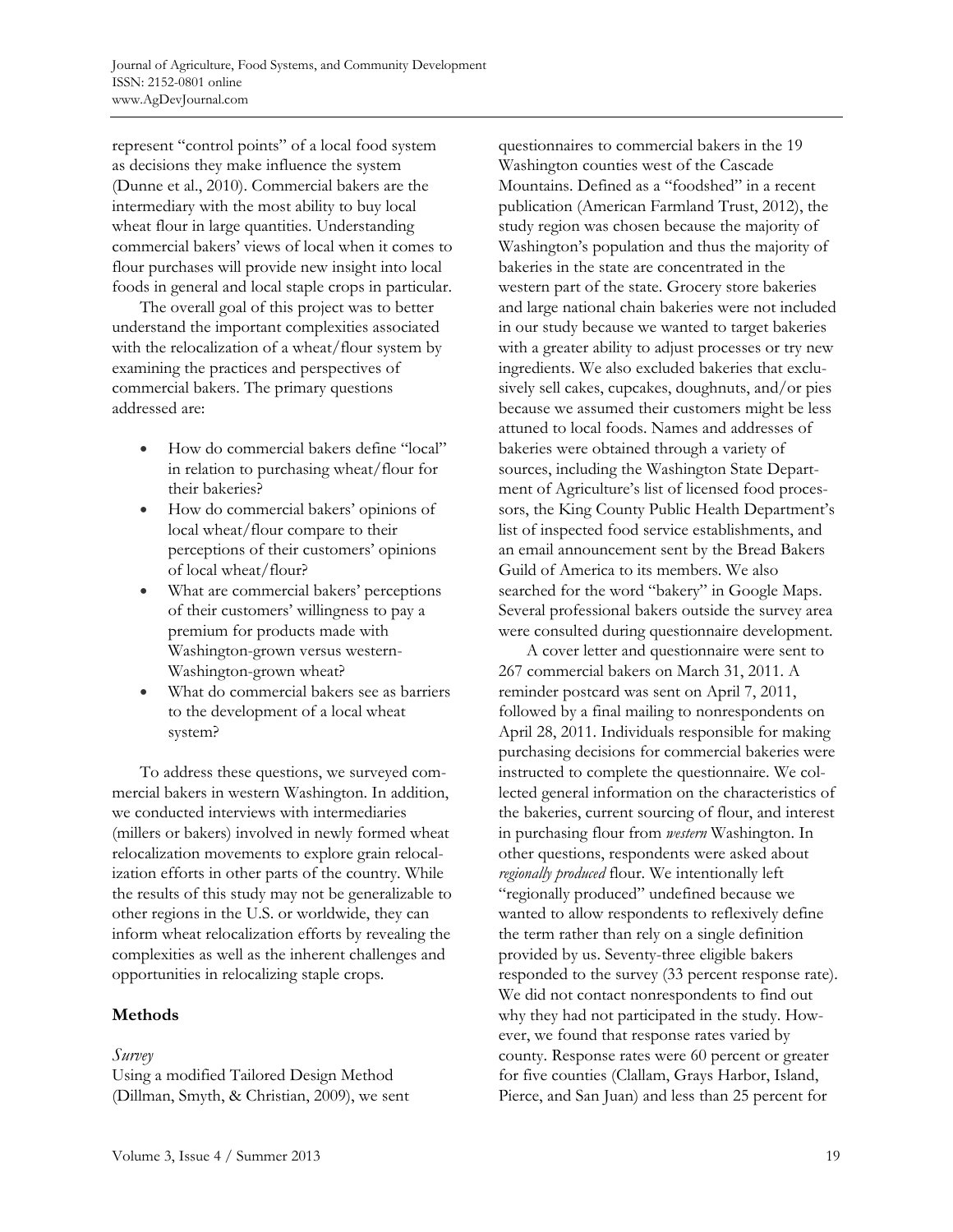three counties (Cowlitz, Jefferson, and King). We did not detect a clear geographic pattern based on county response rate. In addition, we did not discern significant differences between respondents and nonrespondents in terms of business type (based on bakery name). A more in-depth analysis of nonresponse bias would have helped our interpretation of the survey results.

### *Interviews*

To supplement the information from the survey, we conducted semi-structured interviews with three individuals who have been active in wheat relocalization efforts in the southeastern and northeastern U.S. The interviews took place in June 2012 and were conducted by phone. Interviewee 1 has 39 years of experience in the baking industry. Currently a consultant for a well-known, independently owned mill, he works with commercial bakers and offers technical support and advice to local grain enthusiasts. Interviewee 2 is a commercial baker who operates a bakery with 40 fulltime employees and sources 20 percent of his flour from wheat grown within his state (which is not known for its wheat production). He is familiar with the challenges and benefits of using local wheat in his bakery. Interviewee 3 was a professional baker for 14 years and is now a central figure in her region's effort to revitalize small grain processing and has led a project to open a small mill that provides locally grown wheat to bakers in her area.

### **Results**

### *Characteristics of Survey Respondents*

Table 1 presents descriptive statistics for the surveyed bakeries. Of the 73 survey respondents, 45 percent were located within heavily populated King County, which includes Seattle. Eighty-nine percent were bakery owners, 88 percent had only one location, 49 percent employed four or fewer people, 60 percent distributed their products only within their own counties, and 90 percent made at least one-quarter of their sales from direct-toconsumer sales. For 57 percent of respondents, bread sales made up less than 25 percent of their total sales. Annual flour use ranged from 120 lb (54

#### Table 1. Descriptive Statistics for Surveyed **Bakeries**

| <b>Bakery characteristic</b>                      | N  | Percentage |  |
|---------------------------------------------------|----|------------|--|
| Location                                          |    |            |  |
| <b>King County</b>                                | 33 | 45.2       |  |
| Other counties                                    | 40 | 54.8       |  |
| Part of franchise or chain                        |    |            |  |
| Yes                                               | 2  | 2.7        |  |
| No                                                | 71 | 97.3       |  |
| Number of full-time employees                     |    |            |  |
| 4 or fewer                                        | 36 | 49.3       |  |
| $5 - 10$                                          | 19 | 26.0       |  |
| More than 10                                      | 18 | 24.7       |  |
| Sales strategies a                                |    |            |  |
| Wholesale                                         | 42 | 60.0       |  |
| Retail                                            | 59 | 84.3       |  |
| Cafe or restaurant                                | 40 | 57.1       |  |
| Percentage of sales from direct-to-consumer sales |    |            |  |
| Less than 25%                                     | 7  | 10.1       |  |
| 25-75%                                            | 14 | 20.3       |  |
| More than 75%                                     | 48 | 69.6       |  |
| Products sold <sup>a</sup>                        |    |            |  |
| Cookies                                           | 56 | 76.7       |  |
| Pastries                                          | 51 | 69.9       |  |
| <b>Bread</b>                                      | 48 | 65.8       |  |
| Cakes/cupcakes                                    | 45 | 61.6       |  |
| Pie                                               | 45 | 61.6       |  |
| Pizza                                             | 11 | 15.1       |  |
| Doughnuts                                         | 9  | 12.3       |  |
| Other products                                    | 20 | 27.4       |  |
| Percentage of sales from bread                    |    |            |  |
| None                                              | 17 | 24.6       |  |
| Less than 25%                                     | 22 | 31.9       |  |
| 25-75%                                            | 24 | 34.7       |  |
| More than 75%                                     | 6  | 8.7        |  |
| Product distribution range                        |    |            |  |
| Within county                                     | 44 | 60.3       |  |
| Within neighboring counties                       | 13 | 17.8       |  |
| Within Washington                                 | 5  | 6.9        |  |
| <b>Within Pacific Northwest</b>                   | 6  | 8.2        |  |
| Nationally                                        | 5  | 6.9        |  |

a Respondents could check more than one answer.

Table 1 is from "Commercial Bakers and the Relocalization of Wheat in Western Washington State," by K. M. Hills, J. R. Goldberger, and S. S. Jones, 2013, *Agriculture and Human Values, 30*(3), 365–378. Copyright 2013 by Springer Science+ Business Media B.V. Reprinted with permission.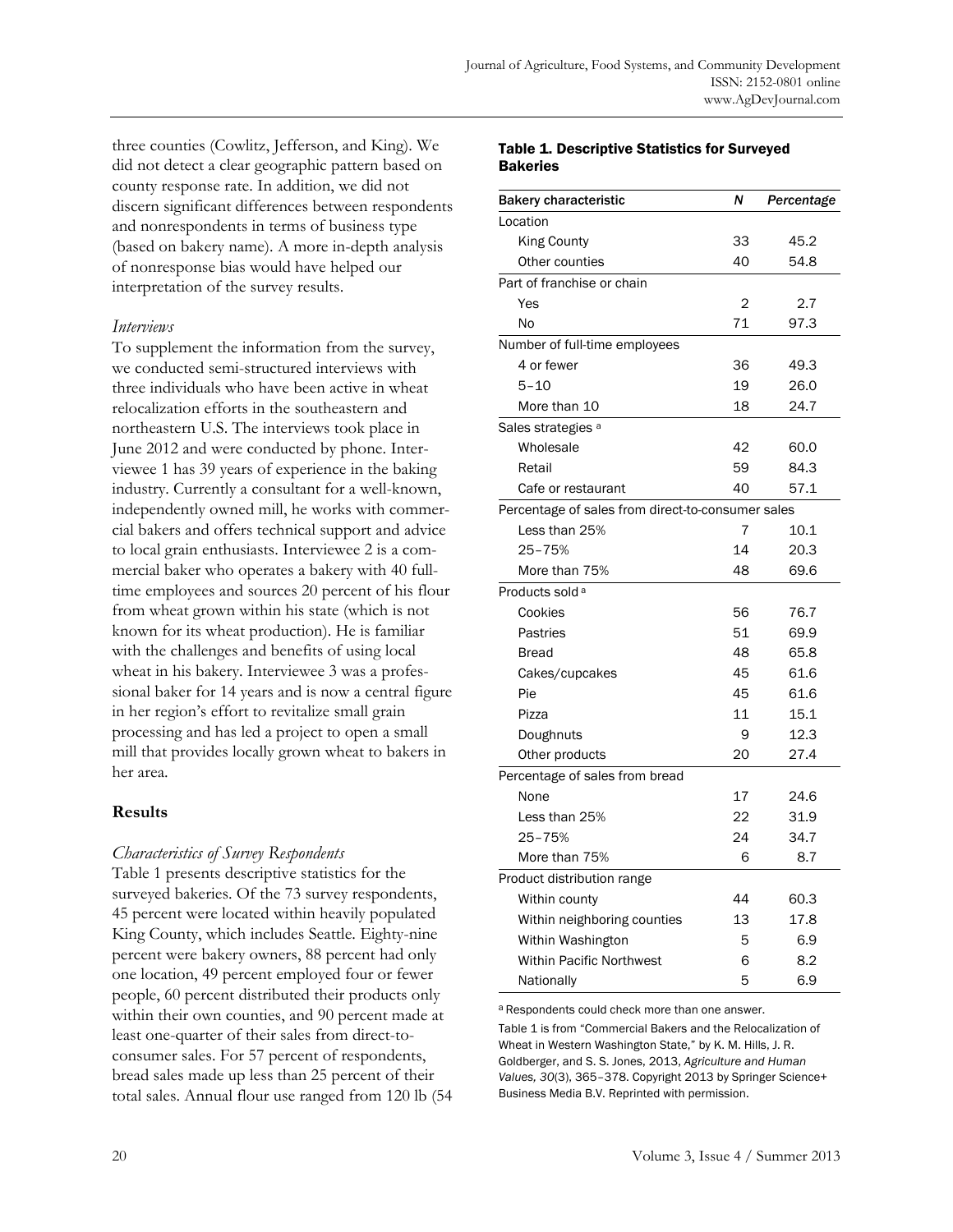kg) for a bakery and deli in a rural area to over 1.5 million lb (over 700,000 kg) for a pita bread bakery with national distribution. Only 7 percent of the bakers milled some of their own flour. This flour accounted for only 11,278 lb (5,116 kg) annually, or 12 percent of total wheat flour used by those bakers owning mills and 0.15 percent of wheat flour used by all respondents.

*How Do Commercial Bakers Define "Local"?*  Survey respondents were asked to define local in relation to purchasing flour/wheat for their bakery. Most respondents provided answers based on geopolitical boundaries (state or multistate region) rather than bioregion (e.g., coastal Northwest) or distance (e.g., 100 miles) (table 2). Approximately one-third (34 percent) of respondents defined local as within Washington. Twenty-five percent defined local in terms of a multistate region. Some respondents referenced the "Pacific Northwest" or "western region" without listing specific states,

#### Table 2. Commercial Bakers' Definitions of "Local" in Relation To Purchasing Wheat/Flour

| Definition of "local"                 | Number of<br>respondents | Percentage of<br>total sample |
|---------------------------------------|--------------------------|-------------------------------|
| Within Washington                     | 25                       | 34.2                          |
| Within multistate region <sup>a</sup> | 18                       | 24.7                          |
| Flexible definition <sup>b</sup>      | 10                       | 13.7                          |
| Miles or distance <sup>c</sup>        | 6                        | 8.2                           |
| Within western Washington             | 4                        | 5.5                           |
| Within county                         | 1                        | 1.4                           |
| Other definitions <sup>d</sup>        | 3                        | 4.1                           |
| No definition provided                | 6                        | 8.2                           |
| Total                                 | 73                       | 100.0                         |

a These answers referred to the "Pacific Northwest," "western U.S.," or listed two or more specific states or provinces (Washington, Oregon, Idaho, Montana, Wyoming, California, British Columbia).

b These answers included two or more definitions of local, such as: "In-state or incounty," "Vashon Island or WA State," "Within Washington State but mostly within county limits," "San Juan County, primarily; west of the Cascades, secondarily," "Surrounding counties or states," and "Pacific Northwest as a general rule, state centric preferred."

c Answers included 50 miles, 100 miles, 200 miles, 10-hour drive, and 1-day drive.

d Other definitions included: "Can be delivered within a week," "Local distribution," and "I don't know if it is grown local or not unless it says on the bags."

while other respondents listed two or more specific states or provinces (mentions included Washington, Oregon, Idaho, Montana, Wyoming, California, and British Columbia). Only seven percent of respondents defined local in terms of a county or multicounty region (i.e., western Washington). Eight percent of respondents provided a distancebased definition of local (e.g., 100 miles or 10-hour drive). Twelve percent of respondents either did not answer the question or provided a definition that did not fit the geopolitical boundary or distance categories.

 Fourteen percent of respondents provided a flexible (or reflexive) definition of local (table 2). These respondents mentioned two or more definitions of local, such as: "In-state or in-county," "Vashon Island or WA State," "Surrounding counties or states," and "Western Washington — Washington State — Northwest region of U.S." Several respondents who provided flexible definitions indicated a preference for a smaller rather

> than larger geographic range: "Within Washington State but mostly within county limits," "Pacific Northwest as a general rule, state-centric preferred," "Regional — as local as we can get it," and "Within the western one fourth of the U.S., although I'd love if it came from Washington."

 Interviewees were also asked how they defined local with respect to wheat flour. Interviewee 1, a mill consultant, had the following thoughts about the term "local" as it applies to wheat flour and other foods:

*What means local for one thing is not necessarily the same as for another. Let's look at quality. Obviously you want a local tomato, local lettuce because there's just a huge difference, you want local fresh eggs. Even if you don't think of the economy and the social structure, even if all you're looking at is end product, local is good when you talk fruits, vegetables, eggs, but with grain it's kind of hard. The wheat that I mill today that I bought from western Kansas is going to be in*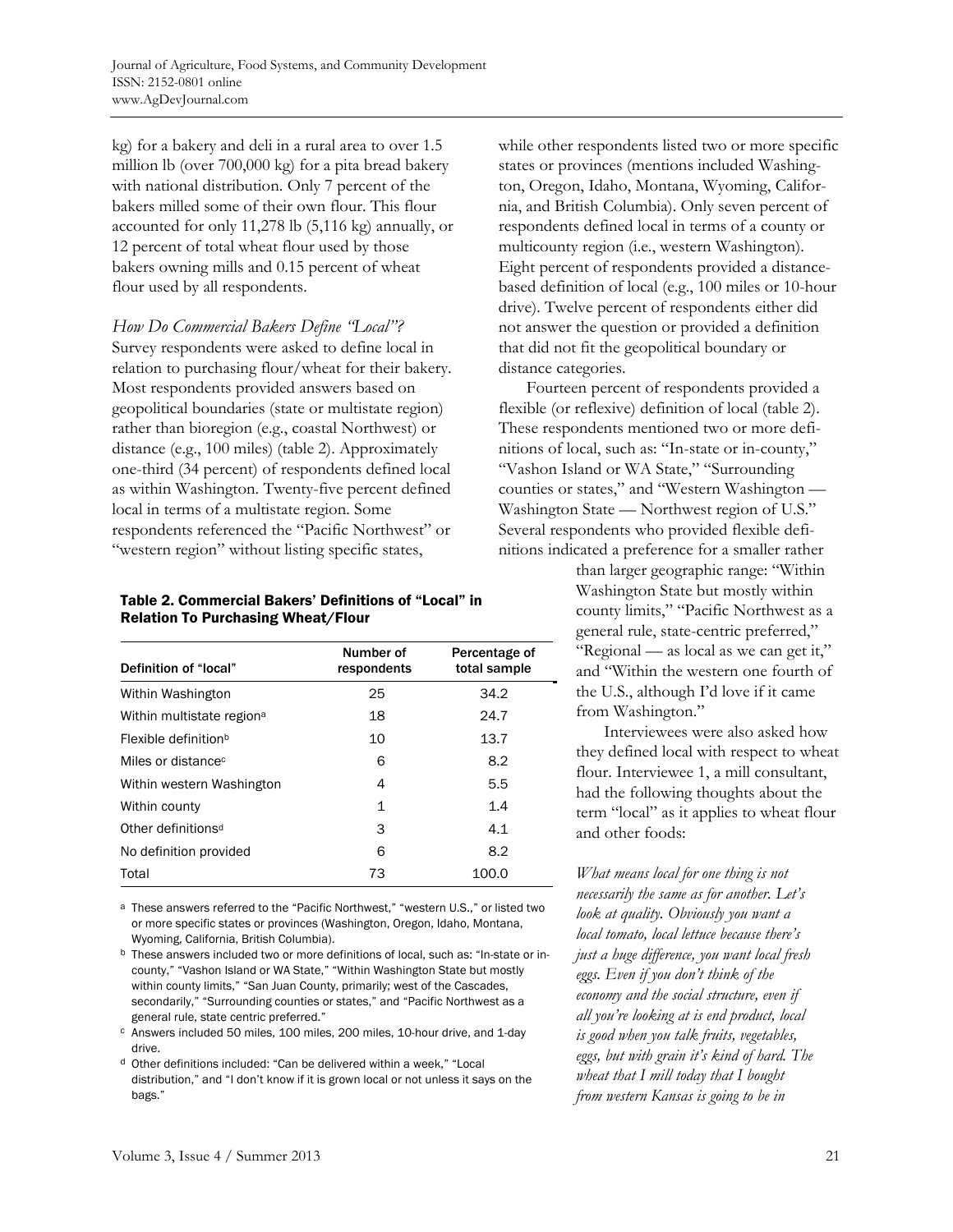*every bit as good a condition as wheat that I got today that was grown [nearby]. There's no quality difference because it's local. So I think that local bakers, manufacturers, and their customers have to be convinced for other reasons that it's important for them to support local small grain agriculture.* 

 Here, the mill consultant recognizes that supporters of local grains may tend to have reasons based on societal benefits (e.g., environmental benefits and local economic development) rather than individual benefits (e.g., personal health and freshness).

 Interviewee 2, a commercial baker who has gone to considerable effort to work with farmers to source 20 percent of his wheat from within his state, remarked:

*If we're calling something local, the agreed upon definition in this area is within 100 miles of wherever it's being consumed. I can accept that. I don't adhere rigidly in my own diet or not even close to that in our purchases at the bakery — it would be unrealistic. But I do think it would be dishonest marketing to market wheat flour as local if it was milled by a local miller but with wheat grown further away.* 

 Interviewee 2 sees differences between sourcing local flour and other local products*:* 

*It's interesting with wheat and wheat flour because wheat flour is produced in such large quantities all over the world that we don't even really value it anymore. I sometimes refer to it as the canvas, upon which we as bakers do our work. And I don't mean to minimize it by saying that. It's just that unbleached wheat flour, while it is extremely important, it gets transformed significantly in the baking process so it's not the same as getting a plate of local beef at a restaurant where it's really easy to connect the farmer to the meal you have in front of you.* 

 Interviewee 2 also acknowledged some of the complexities involved in labeling a product as local. After developing a recipe specifically featuring local wheat, including packaging that stated it was made

from 100 percent in-state-grown wheat, a poor growing season resulted in a limited supply of wheat from one of the two growers supplying the bakery. The bread ended up being made with 85 percent in-state-grown wheat. The baker had to change the label to adjust to the change in wheat origin.

 These complexities in the definition of local illustrate reasons why bakers may adopt a flexible definition of local that reflects regionally relevant factors such as the availability of products.

# *Relationship Between Bakery Characteristics and Bakers' Definition of Local*

We conducted cross tabulations and chi-square tests (available upon request) to examine the relationships between selected bakery characteristics and bakers' definition of local. We found no statistically significant relationships between definitions of local and the following bakery characteristics: bakery size (number of employees), percentage of total sales from direct-to-consumer sales, percentage of sales from bread, geographic distribution of bakery products, or sales strategies (i.e., wholesale, retail, café/restaurant). We did find, however, a statistically significant relationship between distribution area of a bakery and the baker's definition of local. Bakeries distributing only within their county were more likely to include a larger area in their definition of local than those who distributed in areas outside their own counties. Though the reasons for this are not clear, it may be that bakeries that distribute only within their counties are more aware of the limitations on sourcing local ingredients.

## *Importance of Wheat Origin to Commercial Bakers and Their Customers*

To begin to understand bakers' awareness of and interest in wheat origin, we asked bakers if they were currently purchasing any Washington-grown wheat/flour. Approximately one-third (32 percent) of survey respondents were purchasing Washington-grown wheat/flour (mostly Shepherd's Grain from eastern Washington), 47 percent were not, and 21 percent did not know the origin of their wheat/flour. We then asked bakers if they were interested in purchasing flour made from wheat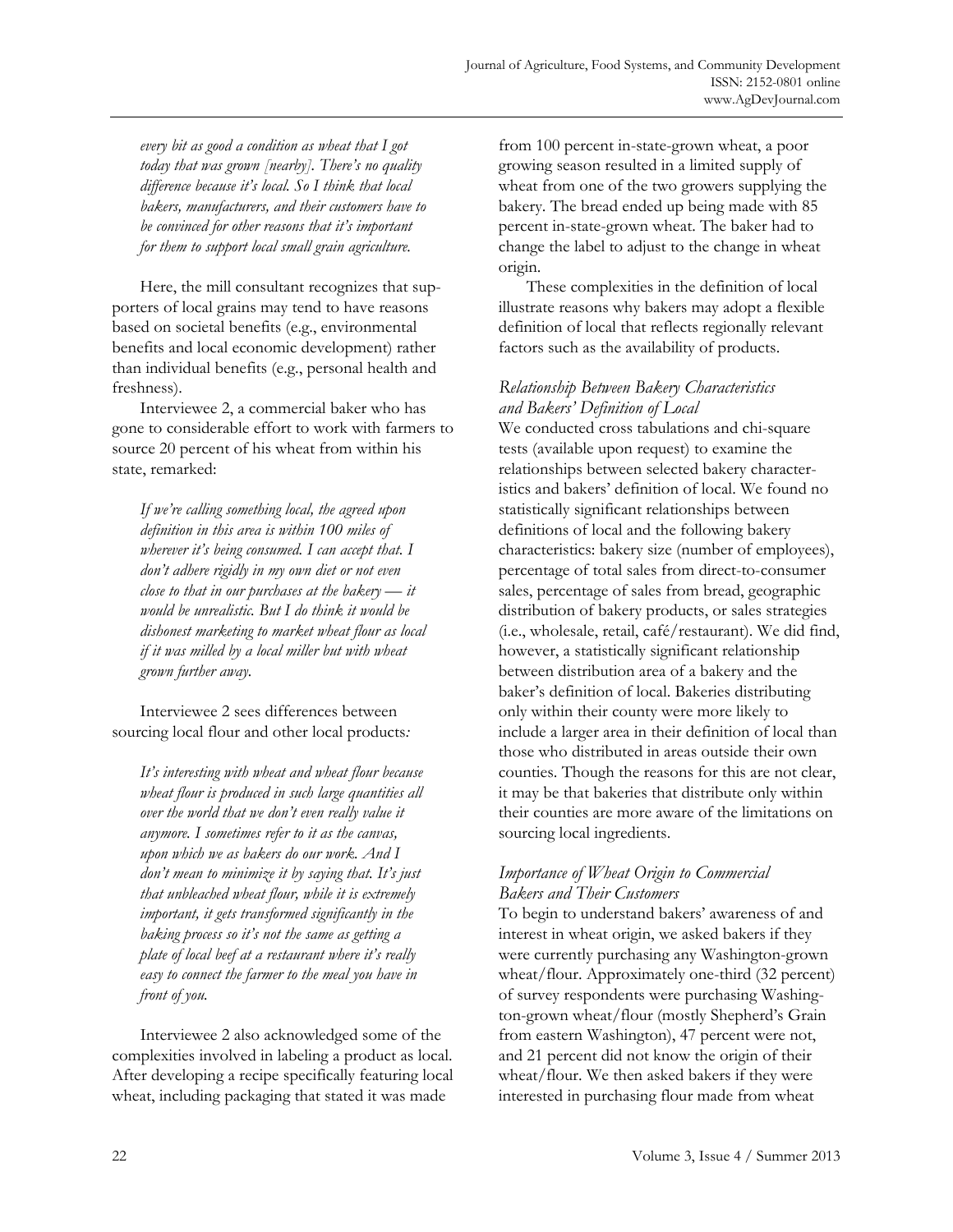grown in western Washington. Sixty-one percent of respondents were interested in western Washington wheat/flour, 3 percent were not interested, and 36 percent did not know if they were interested. Chi-square analysis indicates no statistically significant relationship between current purchasing of Washington-grown wheat/flour and bakers' definition of local. However, we find a slight relationship (chi-square=7.891; *p*=0.096) between interest in purchasing western Washington wheat/flour and bakers' definition of local. Commercial bakers who defined local in terms of western Washington and those who provided a flexible definition of local were more interested in purchasing flour made from western Washington wheat compared to bakers who defined local in other ways.

 We also asked bakers about the importance of wheat origin for their bakery products, as well as their perceptions of the importance of wheat origin for their customers. The level of importance was measured on a scale from 1, "not important," to 5, "very important." Over one quarter (26 percent) of bakers felt wheat origin was "very important" (with a mean score of 3.6 on the scale of importance). Only 10 percent of bakers perceived that their customers feel wheat origin is "very important" (with a mean score of 2.9 on the scale of importance). Fifty-five percent of survey respondents scored the importance of wheat origin higher for themselves than their customers, while 38 percent scored the importance equally. Increasing demand by bakery customers for products made from local wheat could convince bakers to take the extra steps to source wheat from a closer geographic region (e.g., Washington or western Washington).

 We asked commercial bakers to rate the importance (on a scale from 1, "not important," to 5, "very important") of certain factors in their future purchases of regionally produced flour. The mean scores for "where the wheat was grown" and "where the flour was milled" were 3.6 and 3.4, respectively (Hills et al., 2013). We found that bakers who place a greater importance on where wheat is grown were more likely to be already purchasing Washington wheat/flour (*p*=0.003), while bakers who place a greater importance on where wheat is milled also expressed a greater

interest in purchasing flour made from wheat grown in western Washington (*p*=0.013).

### *Bakers' Perceptions of Customers' Willingness To Pay Price Premiums*

When asked whether their customers would be willing to pay a price premium for products made with wheat grown in Washington, 34 percent of survey respondents answered yes, 24 percent answered no, and 42 percent did not know. When the same question was asked about products made from wheat grown in *western* Washington, 17 percent answered yes, 28 percent answered no, and 55 percent did not know. Of the respondents who said their customers would be willing to pay a premium for products made from Washington wheat, 52 percent did not know if their customers would be willing to pay a premium for products made from western Washington wheat. These results suggest a greater level of uncertainty regarding consumer interest in products made from western Washington wheat versus Washington wheat, possibly because of the lack of an established supply chain for western Washington wheat.

## *Perceived Barriers To Purchasing Regionally Produced Wheat*

Overall, there was some uncertainty about sourcing wheat/flour from western Washington, which is not surprising because the supply-chain infrastructure to connect local growers to local consumers has been dismantled over the past two generations and has not yet been fully replaced. Moreover, wheat grown in the area is often overshadowed by crops more easily recognized by the public, such as tulips, vegetables, and berries. Survey respondents and interviewees were asked to elaborate on barriers (or potential barriers) to the purchase of wheat/flour from their region. Understanding market intermediaries' perceived barriers is an important way to advance local food systems. The majority of comments focused on four main areas: supply chain, price, quality, and scale (each of which is described in more detail below). Though some aspects of the survey and interviews are specific to western Washington and the locations of the interviewees, we believe these topics have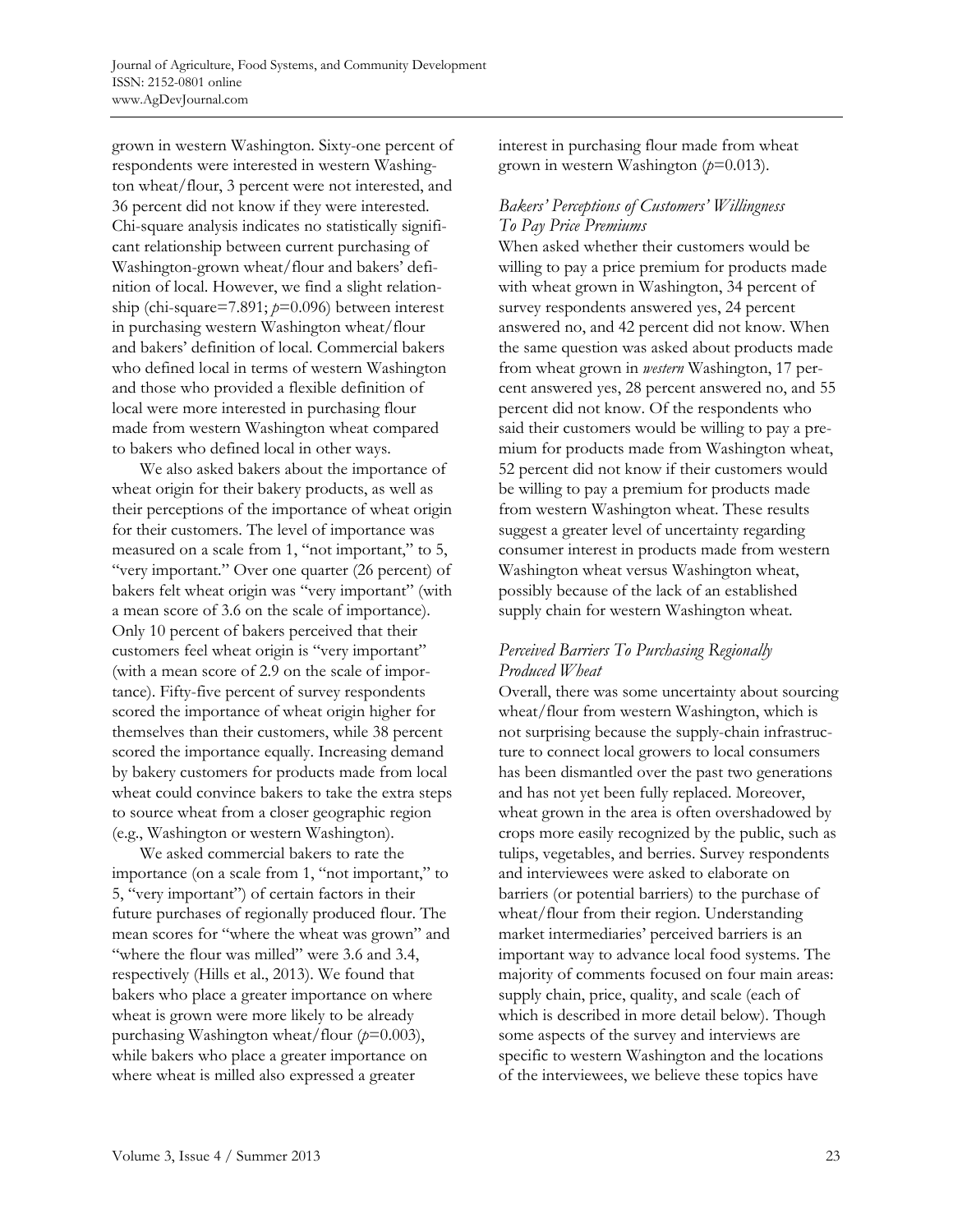relevance for people in other areas working to relocalize grain production.

### *Supply chain*

Many survey respondents mentioned the lack of an existing supply chain for western Washington wheat and the importance of using existing distributors that are able to source identity-preserved flour. The processing of wheat usually involves some degree of blending wheat from different farms to achieve desired end-use qualities, a step that makes identity preservation uncommon in standard flour supply chains. Survey respondents' comments reflected these challenges:

*Not really "knowing" where wheat was grown. Having to keep tabs on my suppliers — it's hard enough keeping tabs on my staff.* 

*Unfamiliar territory of where to purchase small quantities of [all-purpose] flour.* 

*I would use it almost exclusively if I could get a stable supply.* 

*It's hard to find local products that my distributor carries.* 

 A barrier in the supply chain identified by bakers was the lack of processing equipment in western Washington for the most commonly used flour in bakeries: white flour. One baker stated that unbleached white flour constituted 90 percent of his bakery's flour usage and he needed sifted stoneground or roller-milled flour. The existing organic mill sourcing from local growers offers hammermilled whole-wheat flour and does not sift out bran. White flour is usually produced using a roller mill, a much more expensive piece of equipment that produces a more consistent particle size than either a stone or hammer mill. Though many bakers have whole-grain offerings, the majority of flour used by the survey respondents was white.

### *Price*

Price was a concern mentioned by 38 percent of survey respondents. Because the existing infrastructure for processing wheat in western

Washington consists of a relatively small organic mill and several small mills housed in bakeries, the limited amount of flour available commercially from western Washington is relatively expensive, with a 2 lb (0.9 kg) bag selling in some cases for \$4.00 or more. Faced with the prospect of paying these prices, which were more than eight times higher than commercial flour prices, it is likely that commercial bakers would not be interested. The redevelopment of infrastructure around grain processing in western Washington would help to drive the price of flour down through economy of scale. However, it is unclear what the price would be at various levels of production or if the bakers (and hence their customers) would be willing to pay premiums for local wheat. One baker in western Washington who was interviewed prior to our survey said that his customers' threshold was paying 25 percent more for a loaf of bread if it was made from local wheat. A survey respondent described economic concerns well:

*Volume of use for us would be limited to a function of price — there are only so many customers willing to pay extra for local. Unable to convert to all local at a premium price, can farmers make a margin selling direct to mill (vs. commodity), so miller and distribution rates bring flour at market rates or close?* 

 Scale of production and processing as well as the farmers' expectation for return affect the price charged for local flour. Interviewee 1 commented on price issues:

*It's so much more expensive to buy the locally milled, locally grown flour than it is to buy something, even an organic something, [grown] in the middle of the country. Part of it is cost of production, part of it is that the growers seem to think they ought to get the same per acre on wheat as they did for tobacco, which is not going to happen, or as they do for carrots or whatever their other cash crops are. I think that's a real issue. It's fine if you're selling flour at the farmers' market, but if you're trying to sell to a bakery they will say "I have to pay you three times as much for*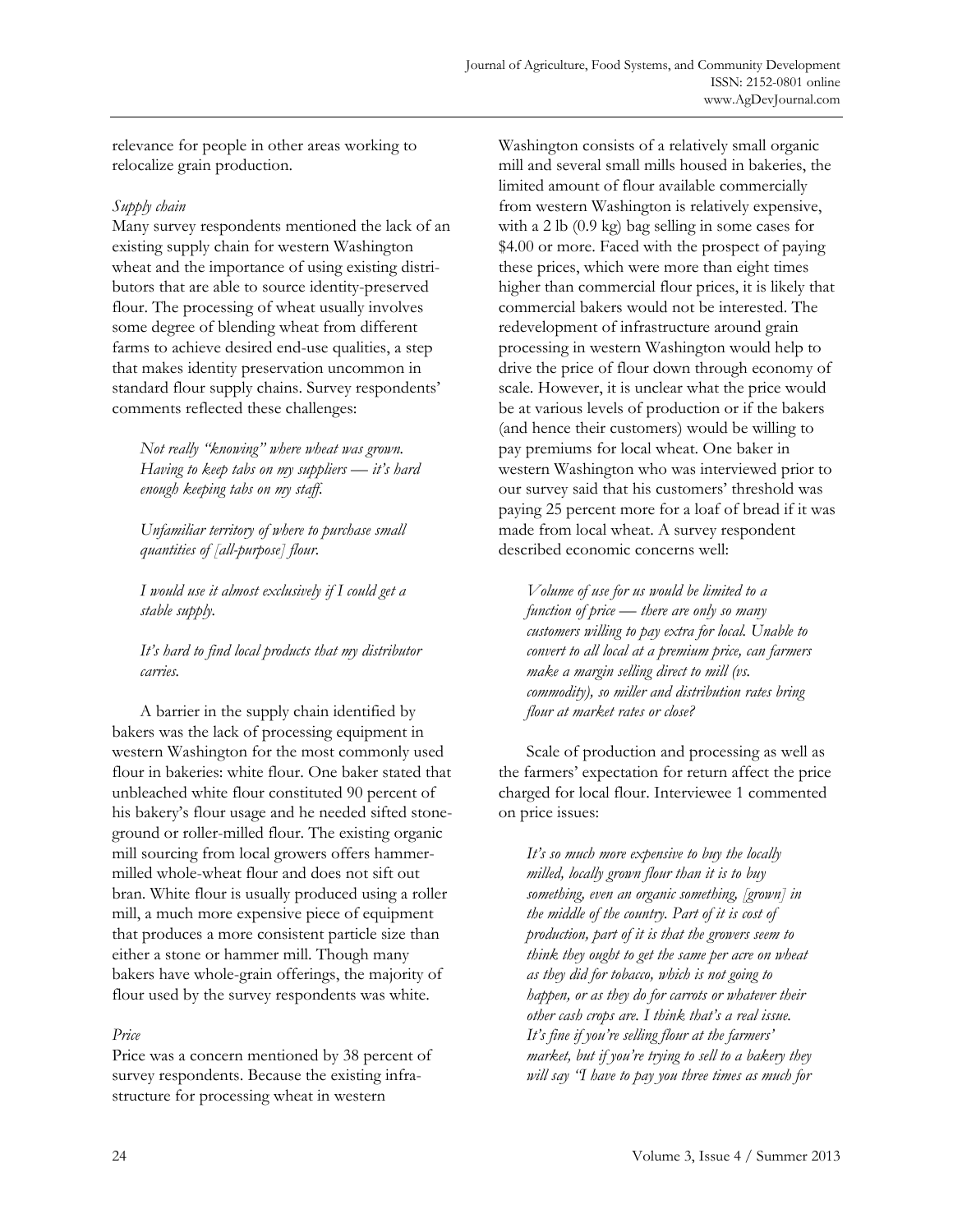## *this stuff?" How much of a premium can the bakery ask?*

 Interviewee 2 said of local flour: "The prices are very close at this point. Even though there are just a few farmers in [my state] doing their own thing, they are actually quite tied to the global wheat market. If nothing else, just because their prices need to match what people are generally paying for flour." He also said that with both farmers (one using his own stone mill and one contracting with a local roller mill): "We're paying roughly the same per bag of flour as we are for flour coming out of Kansas. The farmers are getting more and the truckers are getting less because they're not going nearly as far."

 Interviewee 3 discussed price as one of the drivers for the mill she opened. In 2008 the price of flour spiked 130 percent. Bakers were having enough trouble with availability and quality of their standard flour sources to be willing to take a risk by using local wheat. She said: "We came into this not just to get cheap flour for bakers, but to figure out how we can create real pricing: the best possible price to the grower at an affordable cost to the baker, something that would enable them both to thrive." The motivation for the mill was, in part, to create a more equitable system where pricing is determined by the growers and the bakers involved, rather than by the global commodity market.

### *Quality*

One part of the survey asked bakers to rate the importance of various factors for future purchases of regionally produced flour. Of the 18 factors listed, flour quality and consistency of flour quality were rated as the most important (Hills et al., 2013). A significant amount of effort goes into developing a formulation used in a bakery. If a new batch of flour does not perform as expected, there is potential for wasted time and product. Commercial bakers have come to expect the consistency between batches of flour they purchase, much like consumers have come to expect a high level of consistency in the products they purchase in the supermarket.

 This sentiment was supported in comments made by the survey respondents:

*The flour would have to perform consistently. If the flour was priced well and available all the time and most importantly delivers the same results every time I would give it a try.* 

*We have tried other local flours but we feel they don't work as well as the one we already use.* 

*Quality is the [number one] priority, along with consistency. Lack of equipment for processing in [western Washington] leads to problems.* 

*The main concern would be the ability of farmers to have a consistent crop every year.* 

 These comments point to the importance of the miller in the wheat supply chain. The miller's role involves quality control and blending to achieve a consistent product.

### *Scale*

Recent literature on local food systems has focused on the "scaling up" of these systems beyond farmers' markets and farm-to-institution initiatives to penetrate the mainstream food market. As noted by King, Gómez, and DiGiacomo (2010), mainstream markets such as supermarkets use a huband-spoke distribution system that allows for extremely efficient movement across great distance. These distribution systems favor large-scale suppliers who can reliably provide large quantities of products, which can be difficult for many producers of local food to provide. Local food may be a better fit for midscale distributors who may have more flexibility in sourcing from local suppliers.

 The importance of efficient processing and distribution systems was highlighted by Interviewee 2, in comparing his two sources of local flour:

*For the flour that comes from [the local roller mill] and is milled from wheat grown on [one of our supplying farms], it goes right into [the warehouse] and comes on a truck right to us, which in my opinion is just how it should be done, if we're going to ramp it up in terms of quantity… And that to*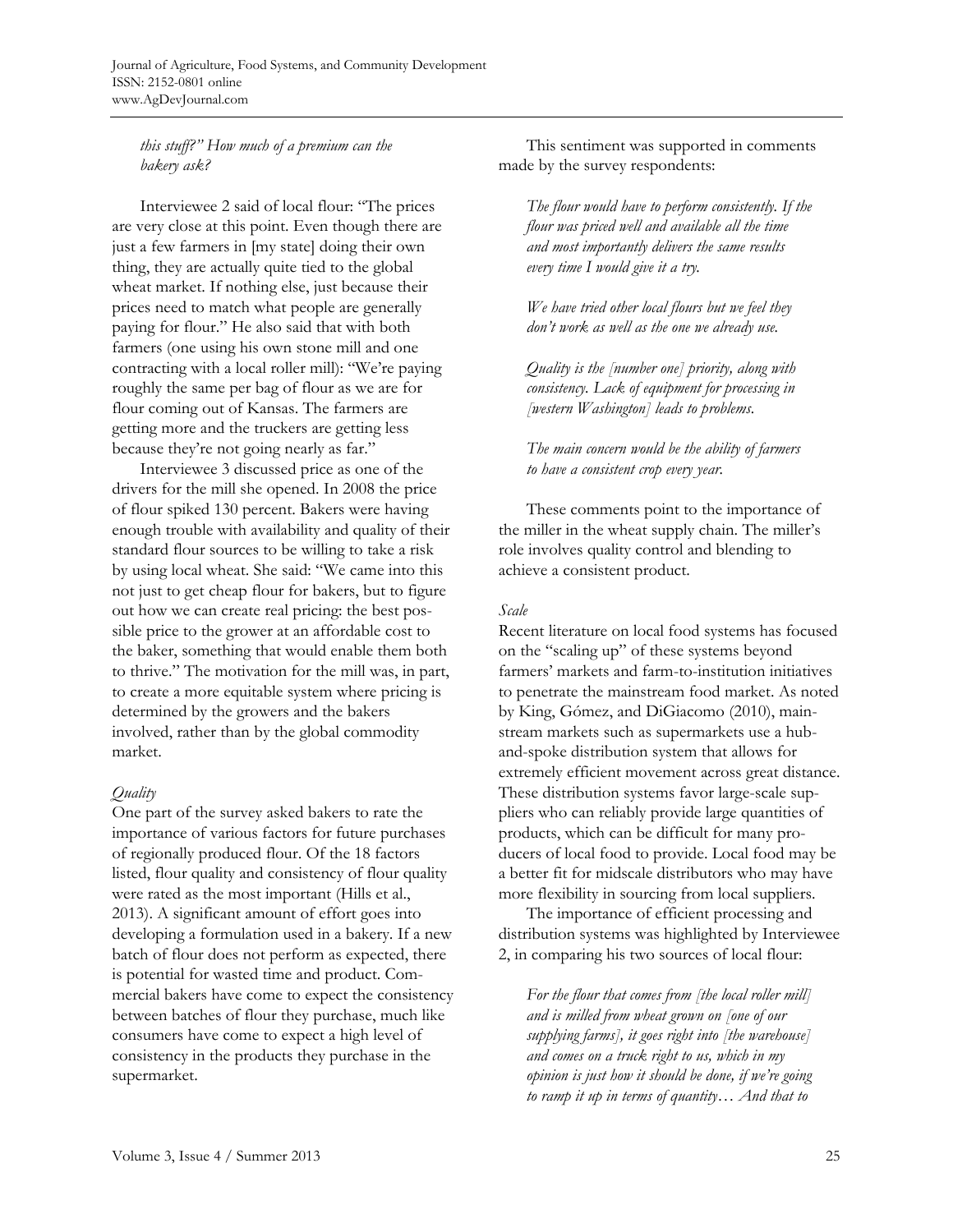*me speaks to what a good thing it is to get connected to an efficient distribution system and an efficient milling system. [The other farmer] is the first one to say that he doesn't mill on a scale large enough to really be priced competitively. [His flour] falls into more of the category of a specialty flour.* 

 The mill consultant (Interviewee 1) pointed out the implications of scale when it comes to a product such as flour that is blended to achieve consistent quality:

*The other issue is consistency. The larger mills, they can do in a couple of days what we're doing…but their flour is consistent around the year. They are carefully testing every wheat that they buy and they put blends together so that the flour they're milling this week is like the flour that they are going to be milling the third week of December, which is the same as what they'll be milling in May. And that's a tough thing for small mills to do.* 

 Interviewee 1 pointed out that with a local wheat system as small as his, quality between batches is actually *more* consistent than buying blended flour:

*The mill that we buy from in Kansas is a small organic mill that is quite connected to their farmers and doesn't have the ability to blend and get absolutely the same result from lot to lot so we're quite used to paying attention to changes. So in reality, making breads with the local wheat in the two years that we've been doing it has actually been easier because you're dealing with one crop year [from the same two farms] for the entire year. The type of adjustment we made once a year was equivalent to the adjustment we do every couple of weeks with the wheat that's coming out of Kansas.* 

 Just as the scale of the supplier has a great effect on quality of the product, the scale of the bakery has an effect on quality tolerances, as stated by Interviewee 1: "Someone who is baking three dozen loaves and is selling at the farmers market can afford to have different criteria [for quality]

than someone who is selling at the Whole Foods store."

### **Discussion**

There are important differences to consider between grains and fresh foods that present both challenges and opportunities for the incorporation of grains such as wheat into a local food system. Wheat is usually consumed in a processed form and typically undergoes some level of blending during the milling process to achieve the desired end-use qualities in the resulting flour. It is used frequently in multi-ingredient products and often is not used as a "center of plate ingredient" (Home-Grown Cereals Authority, 2009). Because of their relatively low water content, grains and flour typically have a longer shelf life than some other types of food products; hence "freshness" is not usually as much of a concern for a bag of white flour compared to a cut of steak or a head of lettuce. Freshness can be important when it comes to whole-grain flour, as fresh-milled flour is known to have improved flavor. Local milling of flour presents an opportunity to add value to wheat grown in the region.

 Another difference is that the price a producer receives for his or her wheat in the U.S. is set by a board of exchange and does not necessarily reflect the cost of production. Factors affecting the price of wheat are global in nature and include weather conditions in other wheat-producing countries, politics, and price speculation. It is unclear to what extent those growing wheat for local markets can detach from global wheat prices.

 The Home-Grown Cereals Authority (HGCA), the organization responsible for use of cereals and oilseed levies in the United Kingdom, produced a report titled "Provenance in the Cereals Sector" (HGCA, 2009). The authors found that for *provenance* (the method or tradition of production that is attributable to local influences) to become a more widespread factor in cereal products, there will need to be a change in the way these products are viewed. Flour is currently viewed as a massproduced product. Brands are viewed as the quality indicator because consumers find it difficult to compare quality differences across flour.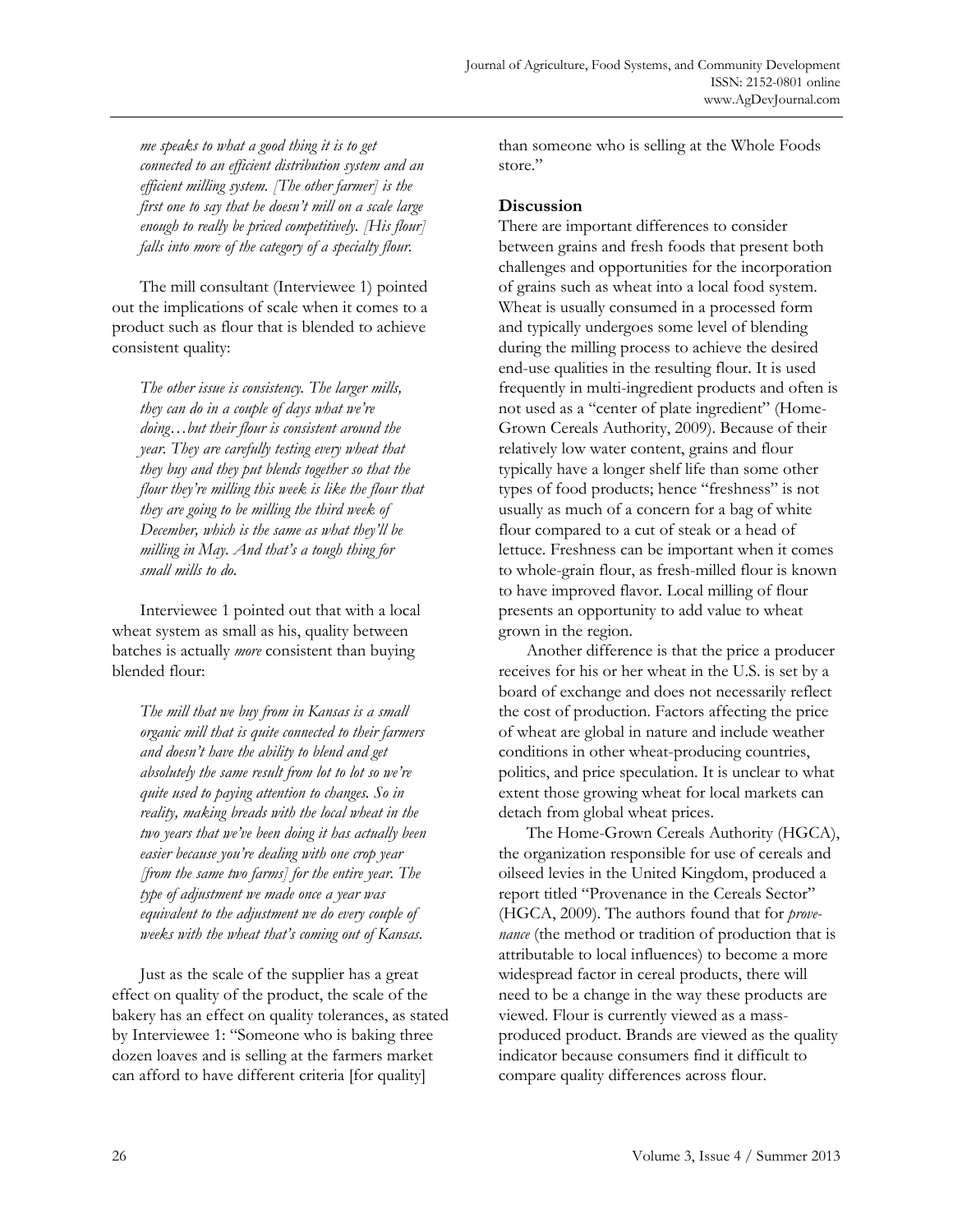Journal of Agriculture, Food Systems, and Community Development ISSN: 2152-0801 online www.AgDevJournal.com

### *Challenges*

Grains have different infrastructure requirements than fresh produce in terms of production, storage, and processing. The grain sector is among the most highly consolidated sectors in the global food system, with five major companies (Cargill, Archer Daniels Midland, Bunge, Louis Dreyfus Commodities, and ConAgra) controlling 80 percent of the global grain trade (Measner, 2007). The level of consolidation in the grain processing industry is so high that a Kansas baker may find it difficult to source local whole-wheat flour (Henning, 2011). This may explain the minimal role that grains have played in the local foods market so far.

 Mount (2012) posits that farmers who produce commodities that require processing will be challenged to access the added value that comes from eliminating profit-taking intermediaries. Alternatively, these farmers could become part of vertically integrated food value chains by doing their own milling and by marketing the flour, allowing them to capture the added value.

 Given the challenges in the development of a local wheat-flour supply chain, it may be more realistic for supply-chain intermediaries to encourage bakers to incorporate a percentage of local flour along with their conventionally supplied flour. This could be seen as an intermediate step that would allow bakers to support the development of a western Washington wheat-flour supply chain without taking the risk of using 100 percent western Washington flour. This supply chain will have an improved ability to control quality as it matures due to the inclusion of more producers and the education of these producers about which varieties and agronomic practices will ensure good baking quality.

 A question that was beyond the scope of the survey but could be important for the local wheat market is whether bakers and their customers would be willing to pay a price premium for a blended product (for example, 50 percent western Washington wheat and 50 percent other wheat). Very little is available in the academic literature about willingness to pay for blended local products. Batte, Hooker, Haab, and Beaverson (2007) found that Ohio consumers were willing to pay a price premium for multi-ingredient processed

foods with less than 100 percent organic ingredients. When asked about a variety of characteristics that might command a price premium in the supermarket, respondents had a mean willingness to pay a premium of \$0.42 for a box of breakfast cereal with 100 percent local ingredients that would normally be \$3.00 for a conventional product. It is unclear whether similar results would occur for products that contained less than 100 percent local ingredients.

 Because it is not feasible for consumers to keep track of the origin of every ingredient in baked products they purchase, it is likely that they will put trust in a baker to source ingredients produced in a sustainable manner. One part of this sustainability may include where the wheat was produced and processed. This is similar to the way that direct-market customers of non-certified organic farms put trust in the grower to make sustainable choices in the way that he or she manages the farm, rather than requiring that they adhere to a strict set of standards, such as the National Organic Program. Especially important in the case of processed or multi-ingredient products is the trust that one intermediary puts in another intermediary in the food chain downstream of the producer, such as between retailers and processors (Dunne et al., 2010) or, in the case of wheat flour, between bakers and flour processor (miller).

 The obstacles to purchasing local wheat mentioned by survey respondents were similar to those identified by Painter (2008) related to restaurant purchases, including inconsistent availability and quality, difficulty identifying reliable local suppliers, difficulty in making purchases (due to farmers' ordering procedures), and the inconvenience of dealing with multiple suppliers. In the current industrial food system, it is much easier for businesses to source material from one or two distributors that can reliably ensure access than to work with many small suppliers. Local grain movements may benefit from the experiences of restaurants using local foods, many of which have successfully overcome similar obstacles.

#### *Opportunities*

While challenges exist for relocalizing wheat production, opportunities also exist in the local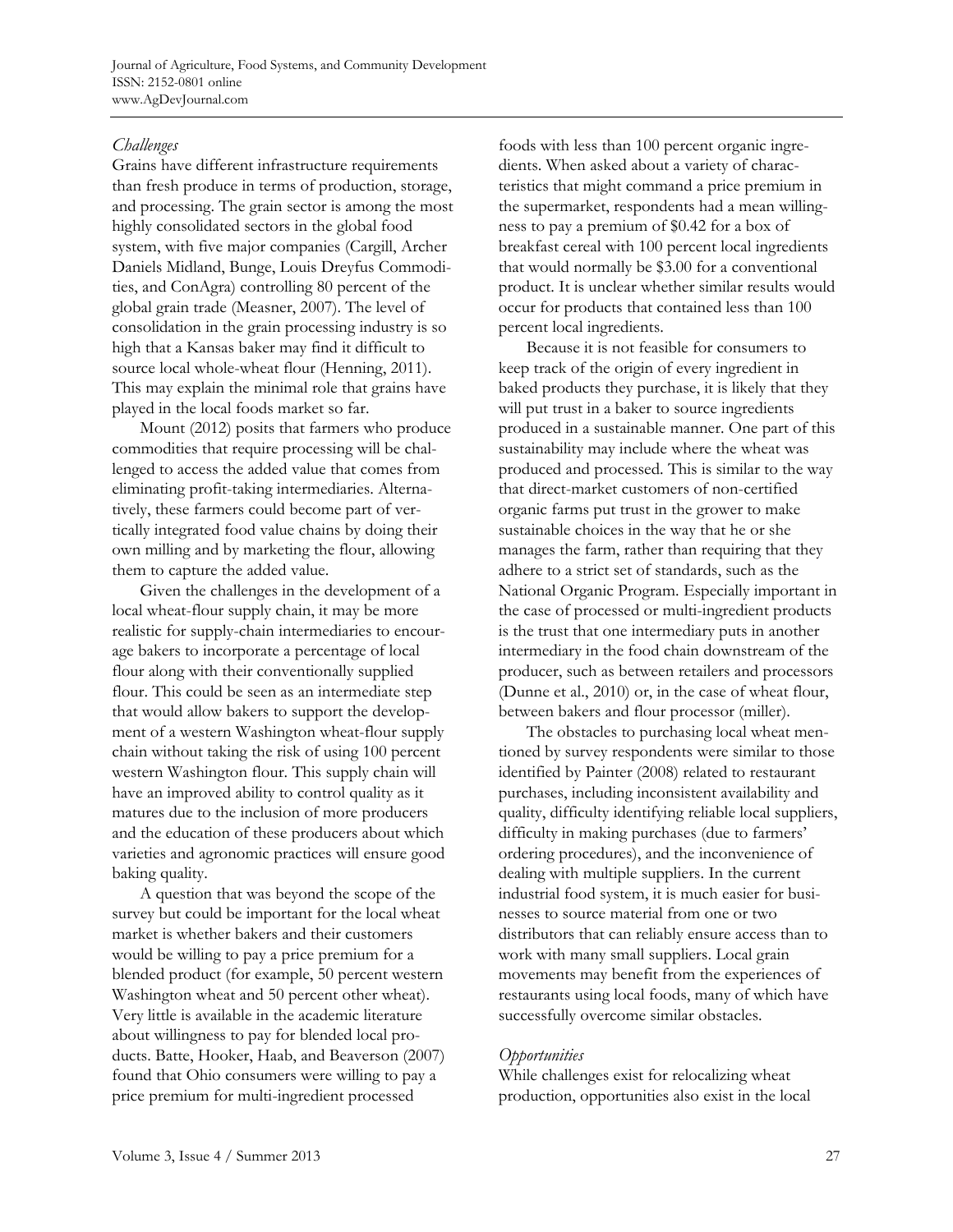grain sector. One major opportunity to add value is through identity preservation, or maintaining information about where the grain is grown and by whom, throughout the supply chain. According to the HGCA (2009), cereal products are responsible for a relatively small percentage of the total shopping bill, making consumers less likely to compare price than they would with other, higher priced items on their shopping list. Because there has been little focus on origin in the grain sector, "producers, processors and manufacturers have a blank canvas to develop an association between their region and cereal products and fill the local food 'gap'. This is relevant to both artisan/small scale producers and larger scale producers that can emphasize their links to a specific region" (HGCA, 2009, p. 5). Also, their ability to be stored allows local grains to be available year-round, filling in the seasonal gaps in local fresh produce. The opportunity to produce gluten-free grains for the burgeoning market for gluten-free baked goods in the U.S may offer a niche market for growers of some types of grains.

 While we anticipated that bakers focusing on bread might be the most interested in local flours, survey respondents' level of interest in local wheat flour was not related to the percentage of their sales from bread. This may indicate an opportunity to market local wheat flour for use in pastries, pita bread, cakes, cookies, or other products that have different quality parameters from those required for bread production. Grocery store bakeries and large national chains were not included in this survey but may offer additional markets for local wheat.

### **Conclusion**

The results of this study can inform grain relocalization efforts by revealing the inherent challenges and opportunities in connecting staple crop (e.g., wheat) producers, supply-chain intermediaries (e.g., processors and bakers), and consumers. Our results also contribute to the nascent literatures on the relocalization of staple crops (see, e.g., Giombolini, Chambers, Bowersox, & Henry, 2011) and the perspectives of supply-chain intermediaries.

 Most commercial bakers who responded to our survey defined local as either in the state of Washington or in a multistate region. Fourteen percent of respondents gave reflexive definitions of local, reflecting the complexities of food systems in general and wheat-flour supply chains in particular. Location-specific factors such as climate and land value, as well as respondents' knowledge of the regional production of crops, may have contributed to the level of flexible localism expressed by respondents. There are also indications that commercial bakers' definitions of local are highly influenced by factors such as availability of product. There may be differences in the way that commercial bakers define local for wheat/flour as opposed to other types of ingredients. The expression of flexible localism in this study was similar to Morris and Buller's (2003) study of local food retailers and Milestad et al.'s (2010) study of actors in the cereal supply chain, though flexible localism was not quantitatively measured in these studies.

 We found that definitions of local varied widely among commercial bakers in western Washington, similar to Dunne et al.'s (2010) finding among food retailers in Oregon. The bakers' definitions were often based on political boundaries, but also included definitions based on miles or driving time. It is likely that in defining local, supply-chain intermediaries may take factors such as the existence of processing infrastructure and distribution into account more than producers or consumers would. Our results supported those of Milestad et al. (2010), in which actors in an organic cereal and bread supply chain in Austria expressed flexible localism based on location of inputs and consumers. In Dunne et al. (2010), transportation systems were mentioned as a factor among food retailers in Oregon when proposing a definition of local. While questions about transportation were not included in our survey, distribution was cited by survey respondents as one of the barriers to the use of regionally produced wheat/flour.

 Dunne et al. (2010) found that smaller retailers used smaller spatial boundaries for defining local. In contrast, our study found that bakers distributing within smaller spatial boundaries (i.e., their county) were likely to define local using larger boundaries. This may be due to the differences in sourcing and distribution systems between bakeries and food retailers such as grocery stores.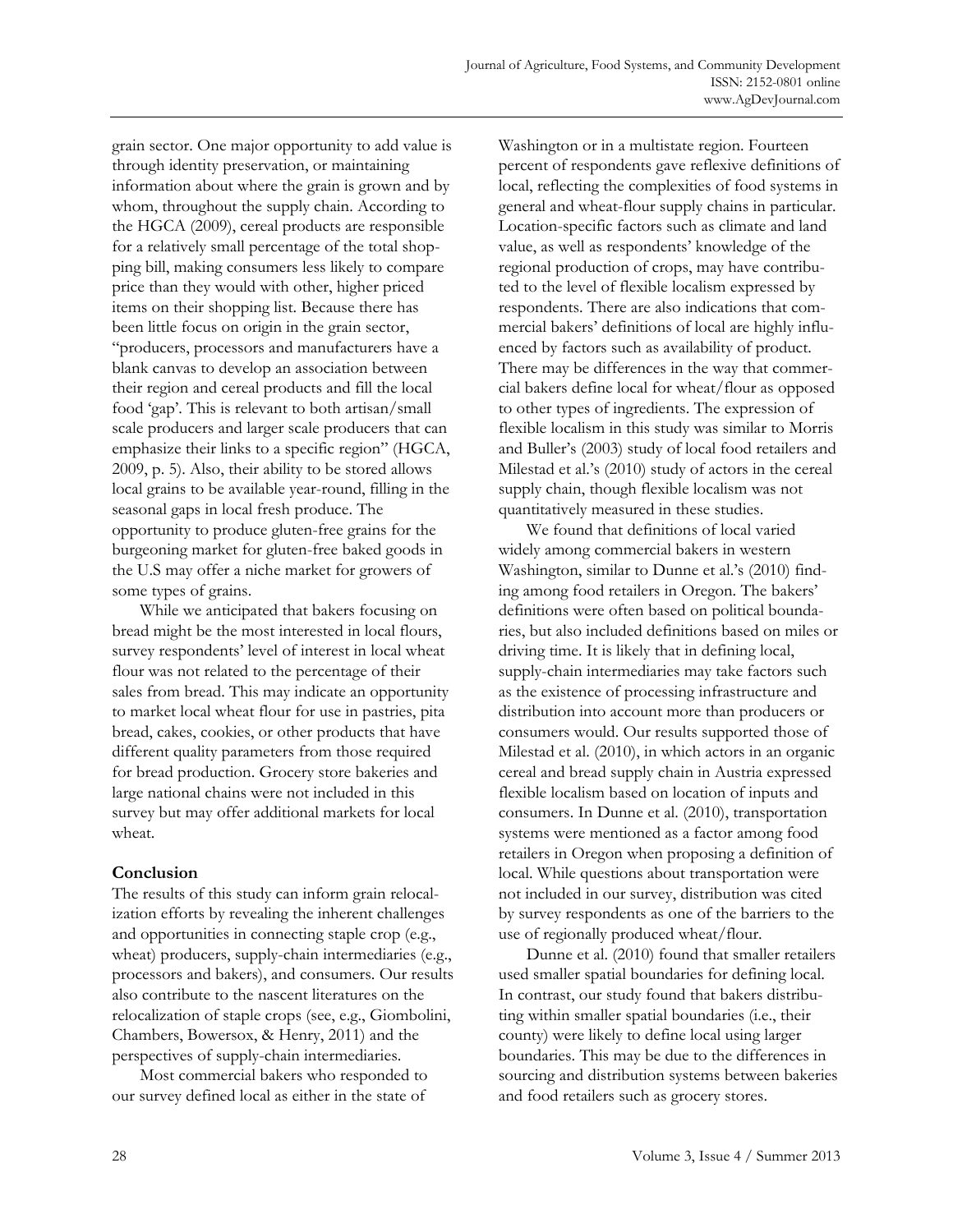Journal of Agriculture, Food Systems, and Community Development ISSN: 2152-0801 online www.AgDevJournal.com

 Similar opportunities and challenges exist in the relocalization of staple crops (e.g., grain) as exist for other local food systems. Reestablishment of what Hergesheimer and Wittman (2012) refer to as "place-based grain systems" in locations that historically grew their own grain has the potential to increase crop diversity and improve farm profitability, resulting in the preservation of farmland. The barriers related to lack of infrastructure and cost-effective processing and distribution pose challenges for the development of local grain supply chains, much as they have for local food supply chains as identified by Starr et al. (2003), Inwood et al. (2009), and Vogt and Kaiser (2008). As with other types of food, economies of scale in a local grain system can be difficult to achieve without the product volumes to access the mainstream supply chain. One strategy for dealing with this could be vertical integration, in which growers incorporate processing (or even baking) into their businesses. Through brand identification and consumer trust, commercial bakers could play a key role in the relocalization of wheat.

 Research on the process of relocalization is still in its early stages (Sonnino & Marsden, 2006), but studies of food chain intermediaries (e.g., commercial bakers) have the opportunity to provide insight into relocalization efforts, especially for staple crops, which have been underrepresented in the local foods movement despite their importance in human diets. The staple crop relocalization movement is still evolving in western Washington and other regions. Answers to remaining questions may become clear as local grain movements involving bakers and growers work on parallel fronts to shorten supply chains in ways that are beneficial for businesses, communities, and consumers, to reaffirm the connection between producers and consumers of staple crops, and to transform grains from an anonymous interchangeable commodity to a food grown on a farm by a farmer to provide human sustenance.

### **Acknowledgements**

The authors would like to acknowledge the following individuals and organization for their assistance with this project: Carol Miles, Andrew Corbin, Steve Lyon, Andrew Ross, Jurgen Bettag, Jo

Ferneau, Sheila Carder, Garrett Furuichi, Lucas Patzek, and the Bread Bakers Guild of America.

### **References**

- American Farmland Trust. (2012). *Western Washington Foodshed Study: The Project.* Retrieved August 1, 2012, from http://wafoodshed.wix.com/western-wafoodshed
- Appalachian Staple Food Cooperative. (n.d.). *Home.* [Retrieved April 28, 2012, from](http://wafoodshed.wix.com/western-wa-foodshed)  http://asfc.weebly.com
- Bassetti, G., & Galton, J. (1998). *Cooking with artisan bread*. Seattle: Sasquatch Books.
- Batte, M. T., Hooker, N. H., Haab, T. C., & Beaverson, J. (2007). Putting their money where their mouths are: Consumer willingness to pay for multiingredient, processed organic food products. *Food Policy, 32*(2), 145–149. http://dx.doi.org/10.1016/j.foodpol.2006.05.003

Bloom, J. D., & Hinrichs, C. C. (2010). Moving local food through conventional food system infrastructure: Value chain framework comparisons and insights. *Renewable Agriculture and Food Systems*, *26*(1), 13–23.

http://dx.doi.org/10.1017/S1742170510000384

Brady, M., & Taylor, J. (2011). *Agriculture's contribution to Washington's economy* [IMPACT Center Fact Sheet]*.*  Pullman, Washington: Washington State University.

Cantrell, C., & Lewis, R. (2010). *Food system infrastructure: Michigan Good Food Work Group* Report Series [Report No. 5 of 5]. East Lansing, Michigan: C. S. Mott Group for Sustainable Food Systems at Michigan State University.

[http://www.michiganfood.org/assets/goodfood/](http://www.michiganfood.org/assets/goodfood/docs/Food_System_Infrastructure_Report.pdf)  docs/Food\_System\_Infrastructure\_Report.pdf

- Carolan, M. (2011). *The real cost of cheap food.* London: Earthscan.
- Compendium of Washington Agriculture. (2011). *WSCPR The Compendium of Washington Agriculture Online.* Retrieved from

http://69.93.14.225/wscpr/WSCPRBook.cfm

- DeLind, L. B. (2011). Are local food and the local food movement taking us where we want to go? Or are we hitching out wagons to the wrong stars? *Agriculture and Human Values*, *28*(2), 273–283. http://dx.doi.org/10.1007/s10460-010-9263-0
- Dillman, D. A., Smyth, J. D., & Christian, L. M. (2009). *Internet, mail, and mixed-mode surveys: The tailored design method*. Third Edition. Hoboken, New Jersey: John Wiley and Sons.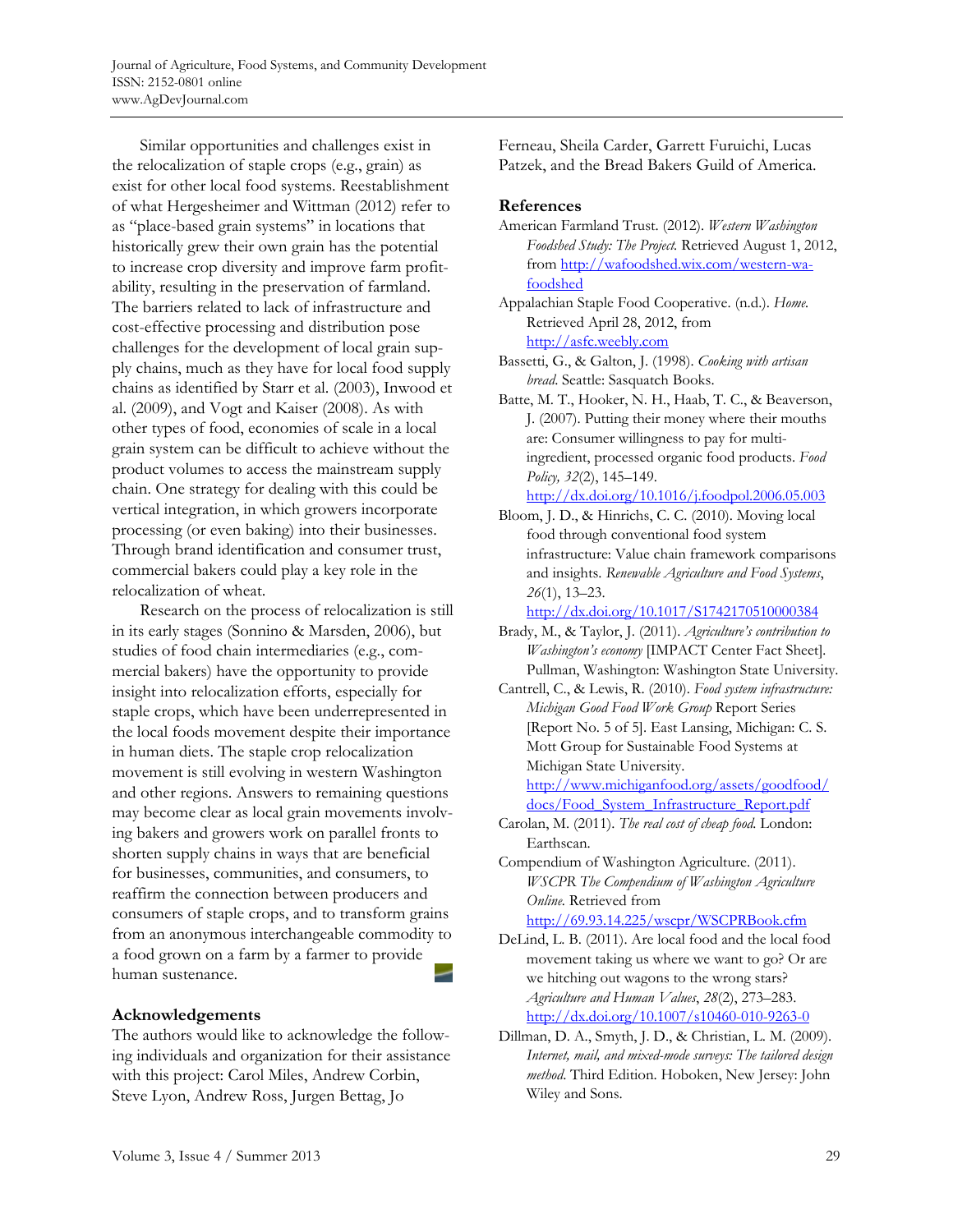- Dunne, J. B., Chambers, K. J., Giombolini, K. J., & Schlegel, S A. (2010). What does 'local' mean in the grocery store? Multiplicity in food retailers' perspectives on sourcing and marketing local foods. *Renewable Agriculture and Food Systems*, *26*(1), 46–59. http://dx.doi.org/10.1017/S1742170510000402
- Feenstra, G. W. (1997). Local food systems and sustainable communities. *American Journal of Alternative Agriculture, 12*(1), 28–36. http://dx.doi.org/10.1017/S0889189300007165
- Fonte, M. (2008). Knowledge, food and place. A way of producing, a way of knowing. *Sociologia Ruralis*, *48*(3), 200–222. http://dx.doi.org/10.1111/j.1467- 9523.2008.00462.x
- Giombolini, K. J., Chambers, K. J., Bowersox, J. W., & Henry, P. M. (2011). From turf to table: Grass seed to edible grains in the Willamette Valley. *Journal of Agriculture, Food Systems, and Community Development*, *2*(1), 141–162.

http://dx.doi.org/10.5304/jafscd.2011.021.008

- Giovannucci, D., Barham, E., & Pirog, R. (2010). Defining and marketing "local" foods: Geographical indications for US products. *The Journal of World Intellectual Property*, *13*(2), 94–120. [http://dx.doi.org/10.1111/j.1747-1796.2009.](http://dx.doi.org/10.1111/j.1747-1796.2009.00370.x) 00370.x
- Hanus, J. (2010, March 5). Want food security? Start seeing staples [Web log posting]. *Utne Reader.* Retrieved from http://www.utne.com/The-Sweet-Pursuit/Want-Food-Security-Start-Seeing-Staples-6810.aspx
- Heffernan, W., Hendrickson, M., & Gronski, R. (1999). *Consolidation in the food and agriculture system* [Report to the National Farmers Union]. Washington, D.C.: National Farmers Union. Retrieved from http://www.foodcircles.missouri.edu/whstudy.pdf
- Henning, S. (2011, June 14). Doughnut hole: Ban highlights difficulties of getting local flour in the Wheat State. *Lawrence Journal-World*. http://www2.ljworld.com/news/2011/jun/14/ [doughnut-hole-ban-highlights-difficulties-getting-/](http://www2.ljworld.com/news/2011/jun/14/doughnut-hole-ban-highlights-difficulties-getting-/)
- Hergesheimer, C., & Wittman, H. (2012). Weaving chains of grain: Alternative grain networks and social value in British Columbia. *Food, Culture and Society, 15*(3), 375–393.
- Hills, K., Corbin, A., & Jones, S. (2011). Rebuilding the grain chain: Stories from the coastal Pacific Northwest. *Rural Connections, 6*(1), 31–36.
- Hill[s, K. M., Goldberger, J. R., & Jones, S. S. \(2013\).](http://www.hgca.com/publications/documents/HGCA-Provenance.pdf)  Commercial bakers and the relocalization of wheat in western Washington State. *Agriculture and Human Values, 30*(3), 365–378*.* http://dx.doi.org/10.1007/s10460-012-9403-9
- Hills, K., & Jones, S. (2012). Local grain production in the Skagit Valley. *Bread Lines* (Bread Bakers Guild of America), *20*(1), 36–38.
- Home-Grown Cereals Authority (HGCA). (2009). Provenance in the cereals sector. http://www.hgca.com/publications/documents/ HGCA-Provenance.pdf
- Ilbery, B., & Maye, D. (2005). Food supply chains and sustainability: Evidence from specialist food producers in the Scottish/English borders. *Land Use Policy*, *22*(4), 331–344. http://dx.doi.org/ [10.1016/j.landusepol.2004.06.002](http://dx.doi.org/10.1016/j.landusepol.2004.06.002)
- Ilbery, B., & Maye, D. (2006). Retailing food in the Scottish- English borders: A supply chain perspective. *Geoforum*, *37*(3), 352–367. http://dx.doi.org/10.1016/j.geoforum.2005.09.003
- Inwood, S. M., Sharp, J. S., Moore, R. H., & Stinner, D. H. (2009). Restaurants, chefs and local foods: Insights drawn from application of a diffusion of innovation framework. *Agriculture and Human Values*, *26*(3), 177–191.

http://dx.doi.org/10.1007/s10460-008-9165-6

- Kavage, S. (n.d.). *Industrial harvest.* www.industrialharvest.com
- King, R. P., Gómez, M. I., & DiGiacomo. G. (2010). Can local food go mainstream? *Choices*, *25*(1). [http://www.choicesmagazine.org/magazine/](http://www.choicesmagazine.org/magazine/article.php?article=111)  article.php?article=111
- Kingsolver, B., Hopp, S. L., & Kingsolver, C. (2007). *Animal, vegetable, miracle: A year of food life.* New York: HarperCollins Publishers.
- Low, S. A., & Vogel, S. (2011). *Direct and intermediated marketing of local foods in the United States* [ERR-128]. Washington, D.C.: United States Department of Agriculture–Economic Research Service.
- Lyson, T. A. (2004). *Civic agriculture: Reconnecting farm, food and community.* Medford, Massachusetts: Tufts University Press.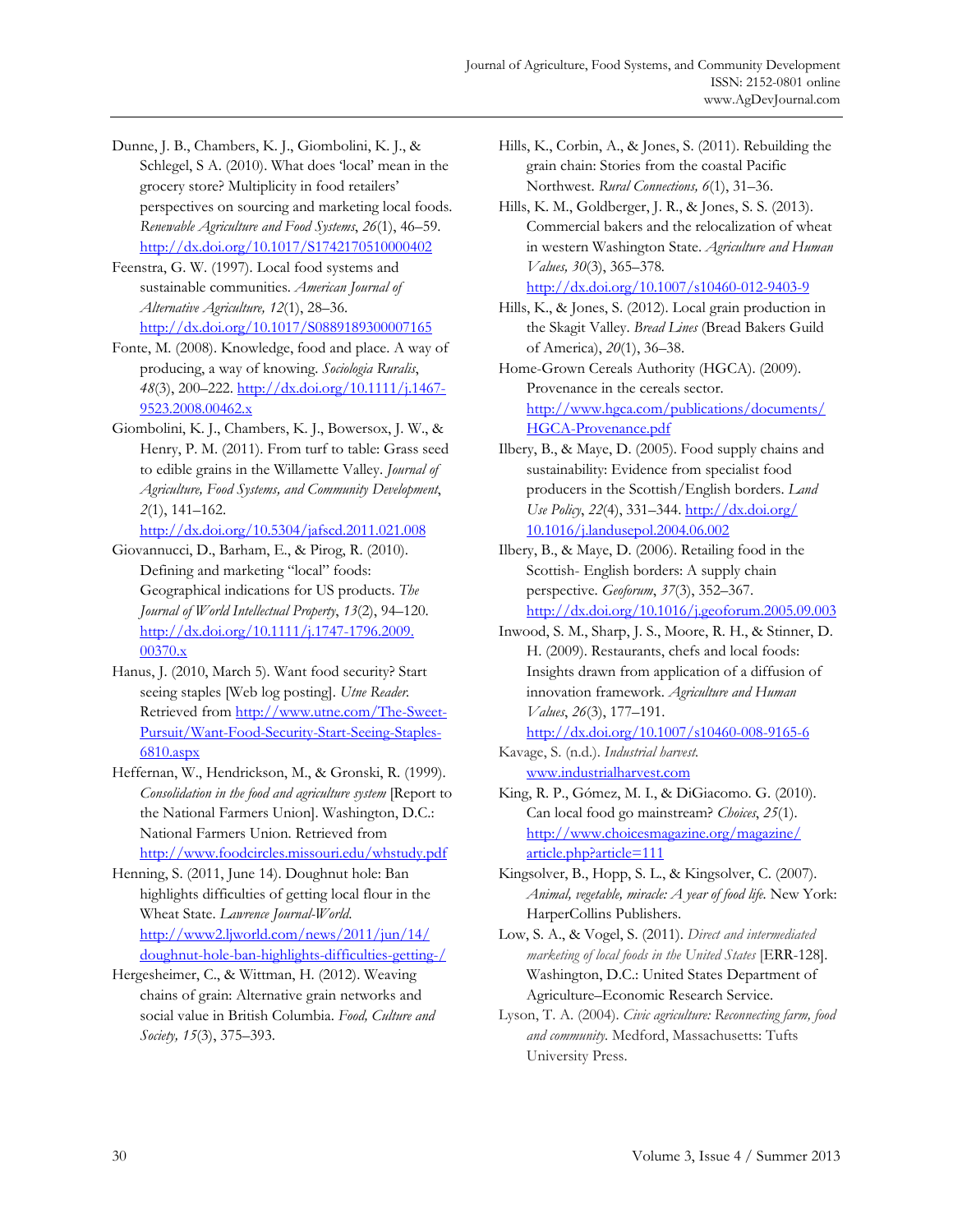- Martinez, S., Hand, M. S., Da Pra, M., Pollack, S., Ralston, K., Smith, T.,...Newman, C. (2010). *Local food systems: Concepts, impacts, and issues* [ERR-97]. Washington, D.C.: United States Department of Agriculture–Economic Research Service. http://www.ers.usda.gov/publications/erreconomic-research-report/err97.aspx
- McClintock, N. (2010). Why farm the city? Theorizing urban agriculture through a lens of metabolic rift. *Cambridge Journal of Regions, Economy and Society*, *3*(2), 191–207. http://dx.doi.org/10.1093/cjres/rsq005
- Measner, A. (2007). The global grain trade and the Canadian Wheat Board. In T. Pugh and D. McLaughlin (Eds.), *Our board our business: Why farmers support the Canadian Wheat Board* (pp. 30–41). Halifax: Fernwood Publishing.
- Milestad, R., Bartel-Kratochvil, R., Leitner, H., & Axmann, P. (2010). Being close: The quality of social relationships in a local organic cereal and bread network in Lower Austria*. Journal of Rural Studies*, *26*(3), 228–240.

http://dx.doi.org/10.1016/j.jrurstud.2010.01.004

- Mitchell, D. O., & Mielke, M. (2005). Wheat: The global market, policies, and priorities. In M. A. Aksoy, & J. C. Beghin (Eds.), *Global agricultural trade and developing countries* (pp. 195–214). Washington, D.C.: The World Bank.
- Morris, C., & Buller, H. (2003). The local food sector: A preliminary assessment of its form and impact in Gloucestershire. *British Food Journal*, *105*(8), 559–566.

http://dx.doi.org/10.1108/00070700310497318

Mount, P. (2012). Growing local food: Scale and local food systems governance. *Agriculture and Human Values*, *29*(1), 107–121.

http://dx.doi.org/10.1007/s10460-011-9331-0

Ostrom, M. (2006). Everyday meanings of "local food": Views from home and field. *Community Development*, *37*(1), 65–78.

http://dx.doi.org/10.1080/15575330609490155

Painter, K. (2008). *An analysis of food-chain demand for differentiated farm commodities: Implications for farm sector* [Rural Business and Cooperative Programs Research Report 215]. Washington, D.C.: United States Department of Agriculture–Rural [Development. http://www.rurdev.usda.gov/](http://www.rurdev.usda.gov/RBS/pub/Painter_Report_Small.pdf)  RBS/pub/Painter\_Report\_Small.pdf

- Patzek, L. (2012). *Impacts of nitrogen fertility, soilborne disease, and socioeconomic factors on diverse small grain production systems of the Pacific Northwest* (Doctoral dissertation). Washington State University, Pullman, Washington.
- Peters, C. J., Bills, N. L., Lembo, A. J., Wilkins, J. L., & Fick, G. W. (2009). Mapping potential foodsheds in New York State: A spatial model for evaluating the capacity to localize food production. *Renewable Agriculture and Food Systems*, *24*(1), 72–84. http://dx.doi.org/10.1017/S1742170508002457
- Pirog, R., & Rasmussen, R. (2008). *Food, fuel and the future: Consumer perceptions of local food, food safety and climate change in the context of rising prices.* Leopold Center for Sustainable Agriculture. Retrieved from [http://www.leopold.iastate.edu/sites/default/files/](http://www.leopold.iastate.edu/sites/default/files/pubs-and-papers/2008-09-food-fuel-and-future-consumer-perceptions-local-food-food-safety-and-climate-change-context-rising-p.pdf) pubs-and-papers/2008-09-food-fuel-and-futureconsumer-perceptions-local-food-food-safety-andclimate-change-context-rising-p.pdf
- Pollan, M. (2006). *The omnivore's dilemma: A natural history of four meals.* New York: Penguin Press.
- Qazi, J. A., & Selfa, T. L. (2005). The politics of building agro-food networks in the belly of agro-industry. *Food, Culture and Society, 8*(1), 45–72.

http://dx.doi.org/10.2752/155280105778055416

- Schnell, S. M. (2013). Food miles, local eating, and community supported agriculture: Putting local food in its place. *Agriculture and Human Values.*  http://dx.doi.org/10.1007/s10460-013-9436-8
- Selfa, T., & Qazi, J. (2005). Place, taste, or face-to-face? Understanding producer-consumer networks in "local" food systems in Washington State. *Agriculture and Human Values, 22*(4), 451*–*464. http://dx.doi.org/10.1007/s10460-005-3401-0
- Severson, K. (2009, May 13). When 'local' makes it big. *The New York Times,* p. D1.
- Sonnino, R., & Marsden, T. (2006). Beyond the divide: Rethinking relationships between alternative and conventional food networks in Europe. *Journal of Economic Geography, 6*(2), 181–199. http://dx.doi.org/10.1093/jeg/lbi006
- Starr, A., Card, A., Bnepe, C., Auld, G., Lamm, D., Smith, K., & Wilken, K. (2003). Sustaining local agriculture: Barriers and opportunities to direct marketing between farms and restaurants in Colorado. *Agriculture and Human Values*, *20*(3), 301– 321. http://dx.doi.org/10.1023/A:1026169122326